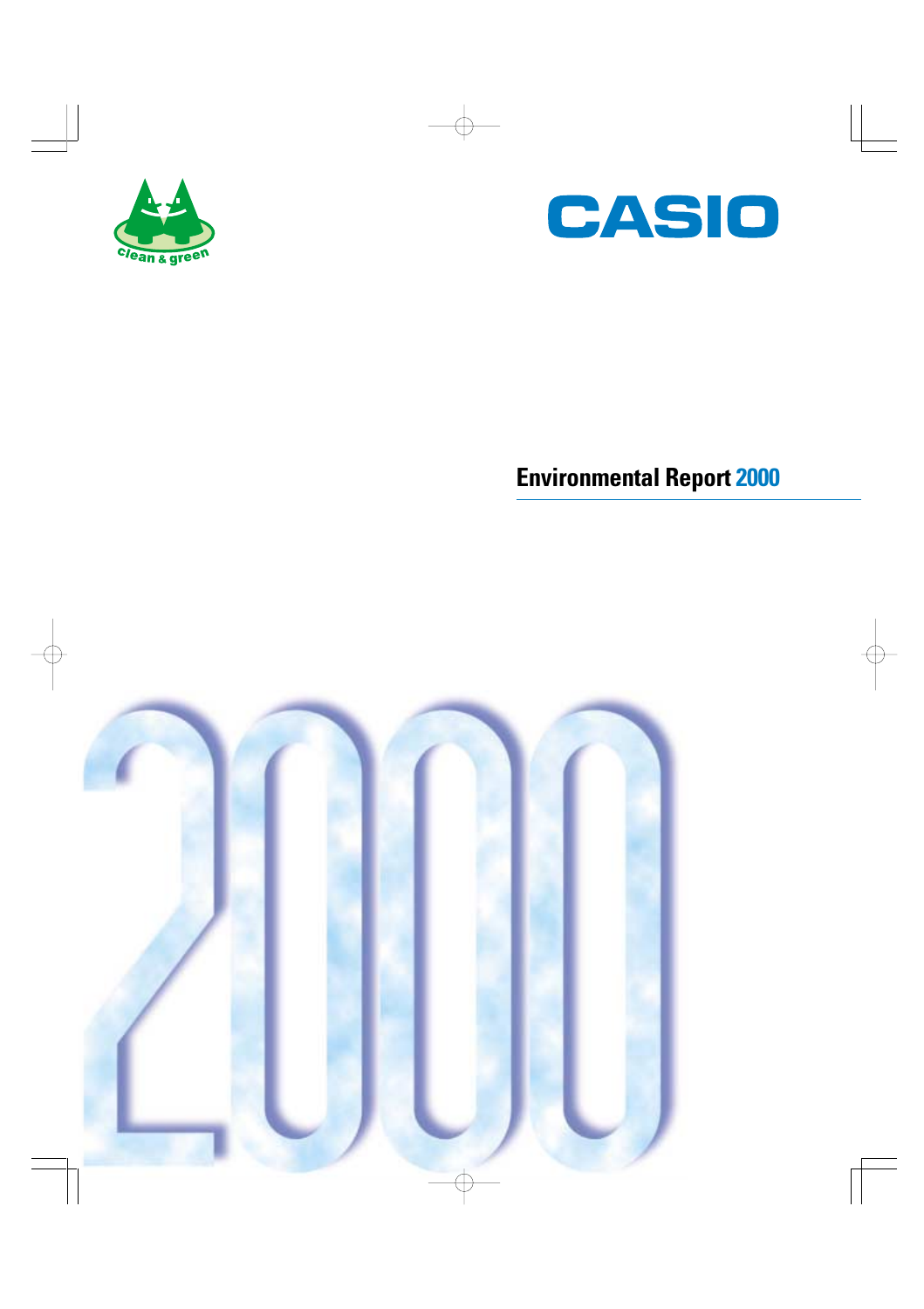### **Casio Environmental Charter and Fundamental Environmental Policies**

In January 1993, the Casio Group established the Casio Environmental Charter, which states four policies and addresses the implementation of voluntary and sustained efforts toward preservation of the environment.

### **Contents**

| <b>Casio Environmental Charter</b>                                                  |                |
|-------------------------------------------------------------------------------------|----------------|
| and Fundamental Environmental Policies                                              | 1              |
| <b>Our Commitment to the Environment</b>                                            | 2              |
| <b>Background and Scope of Environmental Report</b>                                 | 3              |
| <b>Corporate Activities and Environmental Aspects</b>                               | 4              |
| <b>Results of Fiscal 1999 Activities</b><br>and Future Efforts                      | 5              |
| <b>Casio Group Environmental Action Plan</b>                                        | 6              |
| <b>Environmental Management System</b>                                              | 7              |
| <b>Product Stewardship Programs</b>                                                 | 9              |
| <b>Aiming to Create Environmentally</b><br><b>Conscious Products</b>                | 9              |
| 1) Material Conservation and Recycling                                              | $\overline{0}$ |
| 2) Energy Conservation                                                              | 11             |
| 3) Safety                                                                           | 11             |
| 4) Packaging Materials                                                              | 12             |
| <b>Plant and Facility Environmental Programs</b>                                    | 13             |
| 1) Energy Conservation                                                              | 13             |
| 2) Reduction of Industrial Waste                                                    | 15             |
| 3) Disuse of Harmful Substances                                                     | 17             |
| <b>Prevention of Environmental Pollution</b><br>and Chemical Substance Management   | 17             |
| 1) Chemical Substance Management (PRTR)                                             | 17             |
| 2) Prevention of Air and Water Pollution                                            | 18             |
| 3) Harmful Air Pollutants                                                           | 18             |
| <b>Green Procurement</b>                                                            | 19             |
| <b>Topics</b>                                                                       | 19             |
| <b>Awards and Prizes for</b><br><b>Domestic Environmental Conservation Activity</b> | 20             |
| <b>Social Activities</b>                                                            | 21             |
| <b>History of Environment-Related Activities</b>                                    | 21             |
| <b>Casio Group Profile</b>                                                          | 22             |

#### **Casio Environmental Charter**

**Casio recognizes the importance of responsible corporate measures in every Group business field to preserve the global environment. From a broad international perspective, Casio shall endeavor to implement basic policies and concrete measures to contribute to global prosperity and welfare.**

#### **Environmental Policies**

- 1. Follow domestic and overseas environmental laws, regulations and standards.
- 2. Voluntary Casio Environmental Conservation Rules\* shall be established to consider environmental interests at each stage of product development—design, manufacturing, distribution, repair, recovery and disposal. All business divisions of the Casio Group shall aim for constant improvement through compliance audits while taking responsibility for their actions.
- 3. As responsible corporate citizens, all members of the Casio Group shall recognize the importance of and aim for high awareness in preserving the global environment.
- 4. These measures shall be applied to all business divisions of the Casio Group in Japan and overseas.

\*Casio Environmental Conservation Rules are concrete action programs for environmental conservation determined in the Casio Voluntary Plan for the Environment (CVPE).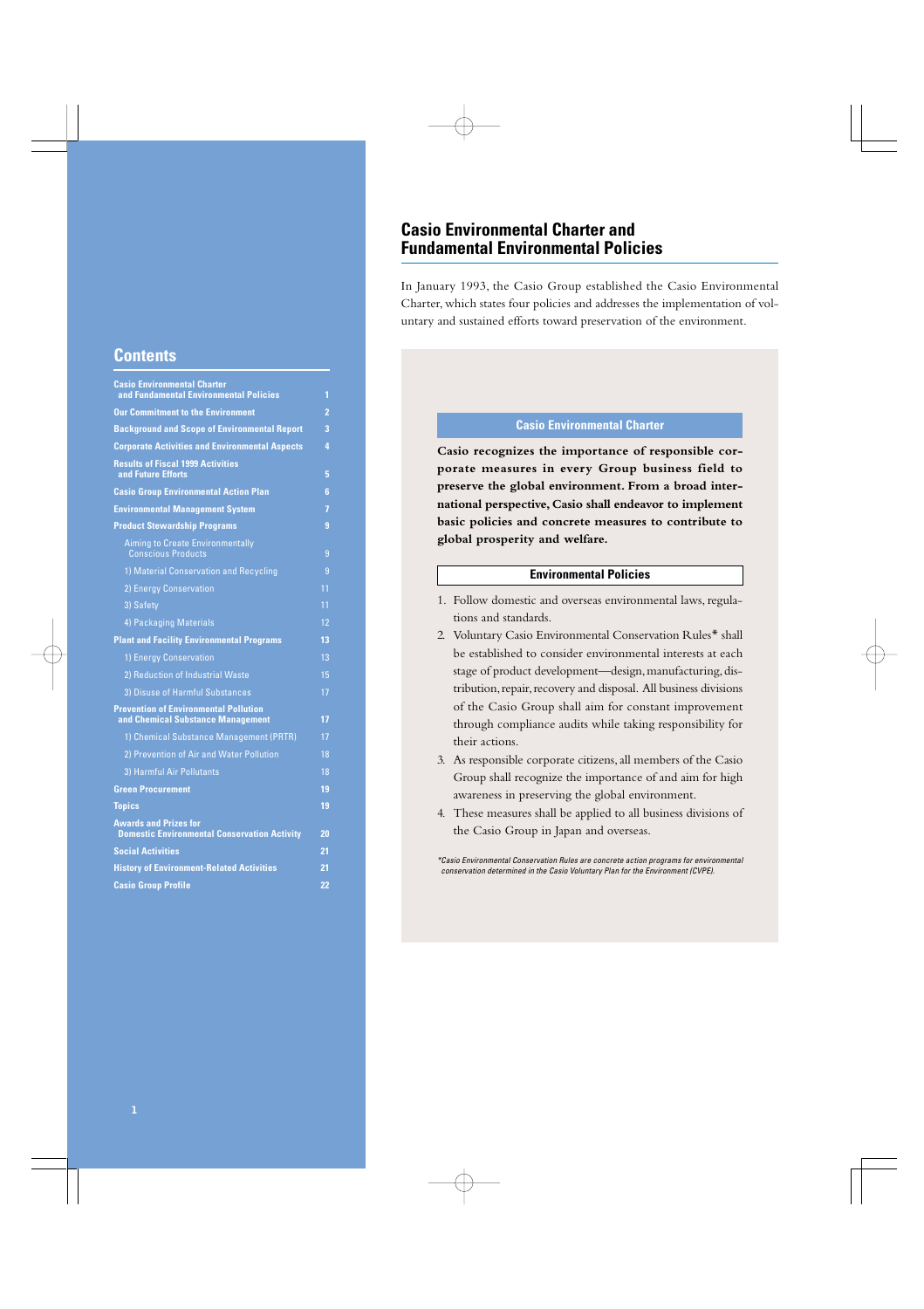

With the publication of our first Environmental Report in December 1999, we were able to communicate to a broad audience specific measures being taken by the Casio Group to reduce the environmental impact of our corporate activities. I believe our first report succeeded in deepening our stakeholders' understanding of our continuous commitment to the environment, and at the same time it improved information sharing within the Group and raised employee awareness regarding the importance of environmental stewardship.

We are now following up on that publication with the Environmental Report 2000, which describes recent actions and results of the Casio Group's environmental program, with a focus on the fiscal year ended March 31, 2000. While maintaining consistency with our previous report, we have expanded the contents by providing material flow charts that reflect the differences in the environmental characteristics of our electronic device manufacturing facilities and our assembly and processing manufacturing facilities. We have also expanded our discussion of efforts to conserve energy and reduce industrial waste at plants and facilities, and have charted interim-period results to provide an understanding of short-term environmental performance. I hope these changes will add to your understanding of the environmental activities of the Casio Group.

Within a corporate culture that emphasizes creativity, the Casio Group aims to develop unique products that reflect environmental considerations, while making sustained efforts to extend its environmental activities to all areas of operations. We will then discuss our progress periodically in our environmental reports.

I welcome comments, criticism and questions about this report and our environmental stewardship programs from our customers, business partners and shareholders.

August 2000

橙尾和雄

Kazuo Kashio *President*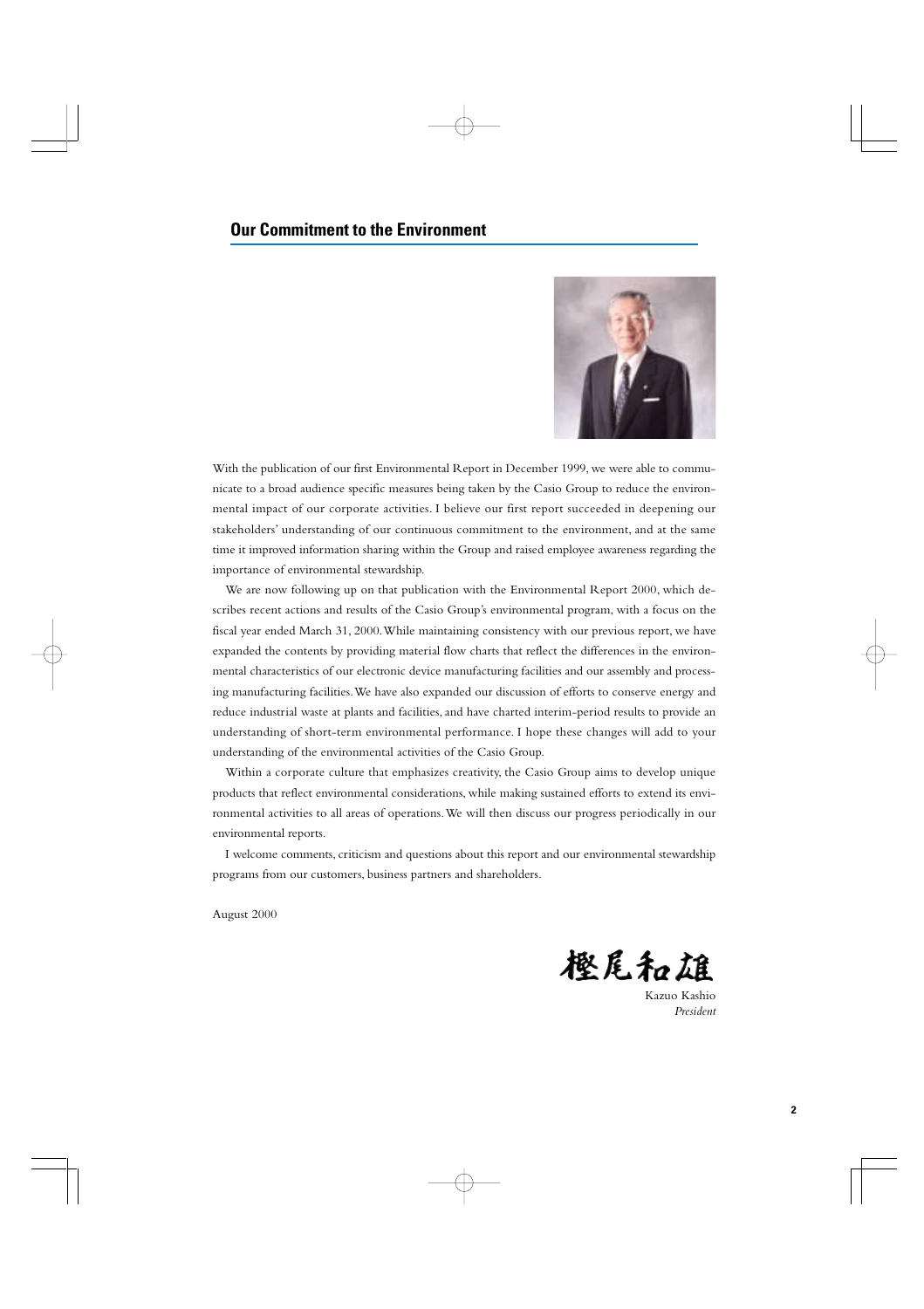### **Background and Scope of Environmental Report**

- The Environmental Report 2000 is a compilation of environmental protection efforts of the Casio Group, mainly during fiscal 1999 (April 1, 1999 to March 31, 2000).
- Casio Group facilities are broadly categorized as manufacturing and nonmanufacturing. Manufacturing facilities comprise manufacturing facilities for LCDs and other electronic devices and assembly and processing facilities that produce electronic equipment. Electronic device facilities generally have a greater impact on the environment owing to heavier energy usage and industrial waste generation.
- The environmental performance data compiled and published within applies to facilities that make up approximately 60% of the overall production value of the Casio Group. We believe that the core environmental impact of our operations is well covered, since nearly all electronic device facilities, which have a significant impact on the environment, are included, as well as development, design and material procurement functions.

| <b>Domain</b>                                                  | <b>Casio Group Facility</b>                          | <b>Principal Business</b>                                                                                    |  |  |  |  |  |
|----------------------------------------------------------------|------------------------------------------------------|--------------------------------------------------------------------------------------------------------------|--|--|--|--|--|
| Scope of Environmental Action Objective*                       |                                                      |                                                                                                              |  |  |  |  |  |
| Scope of Compiled and Published Environmental Performance Data |                                                      |                                                                                                              |  |  |  |  |  |
| Japan                                                          |                                                      |                                                                                                              |  |  |  |  |  |
|                                                                | <b>Electronic Device Manufacturing Facilities</b>    |                                                                                                              |  |  |  |  |  |
|                                                                | Kofu Casio Co., Ltd.                                 | Manufacture of electronic calculators, mobile and<br>office computers and LCDs                               |  |  |  |  |  |
|                                                                | Kochi Casio Co., Ltd.                                | Development and manufacture of electronic devices<br>including LCDs                                          |  |  |  |  |  |
|                                                                | Casio Micronics Co., Ltd.                            | Development and manufacture of electronic devices                                                            |  |  |  |  |  |
|                                                                | Assembly and Processing Manufacturing Facilities     |                                                                                                              |  |  |  |  |  |
|                                                                | Yamagata Casio Co., Ltd.                             | Manufacture of electronic timepieces and communi-<br>cations equipment                                       |  |  |  |  |  |
|                                                                | Aichi Casio Co., Ltd.                                | Manufacture of digital cameras, electronic musical<br>instruments and word processors                        |  |  |  |  |  |
|                                                                | Casio Electronic Manufacturing Co., Ltd.**           | Manufacture of page printers                                                                                 |  |  |  |  |  |
|                                                                | Nonmanufacturing Facilities                          |                                                                                                              |  |  |  |  |  |
|                                                                | Casio Computer Co., Ltd.                             |                                                                                                              |  |  |  |  |  |
|                                                                | Hatsudai Head Office**                               | <b>Headquarter functions</b>                                                                                 |  |  |  |  |  |
|                                                                | <b>Tokyo Product Control</b><br>and Technical Center | Development, design and materials procurement of<br>systems equipment                                        |  |  |  |  |  |
|                                                                | Hamura Research<br>& Development Center              | Development, design and materials procurement for such<br>electronic equipment as calculators and timepieces |  |  |  |  |  |
|                                                                | Hachioji Laboratory                                  | Reasearch in LCD devices                                                                                     |  |  |  |  |  |
|                                                                | Casio Refre Co., Ltd.**                              | Refurbishing and marketing of electronic calculators<br>and other electronic equipment                       |  |  |  |  |  |
| Casio Techno Co., Ltd.**                                       |                                                      | Repair, marketing and maintenance of system<br>equipment and other equipment                                 |  |  |  |  |  |
| Other<br>Marketing and service bases                           |                                                      |                                                                                                              |  |  |  |  |  |
|                                                                | Overseas                                             |                                                                                                              |  |  |  |  |  |
| Manufacturing and nonmanufacturing facilities                  |                                                      |                                                                                                              |  |  |  |  |  |

\*Energy conservation and industrial waste reduction environmental goals exclude overseas facilities. \*\*Environmental performance data is available from fiscal 1998.

#### **About the Data Compilation**

#### **Energy Consumption**

Data is compiled in accordance with research methods prescribed in the Voluntary Plan for Energy Conservation of the electronics and electric industry, and energy consumption as carbon dioxide (CO2) equivalents is calculated using the coefficients contained in the plan.

#### **Industrial Waste**

Data regarding industrial waste generation and recycling is compiled in accordance with definitions of the electronics and electric industry for researching industrial waste emissions and recycling.

**Air and Water Emissions** Compliance data for the Air and Water Pollution Control Laws is used.

#### **Pollutant Release and Transfer Register (PRTR)**

Data is compiled in accordance with PRTR Guidelines for the Electronics and Electric Industry.



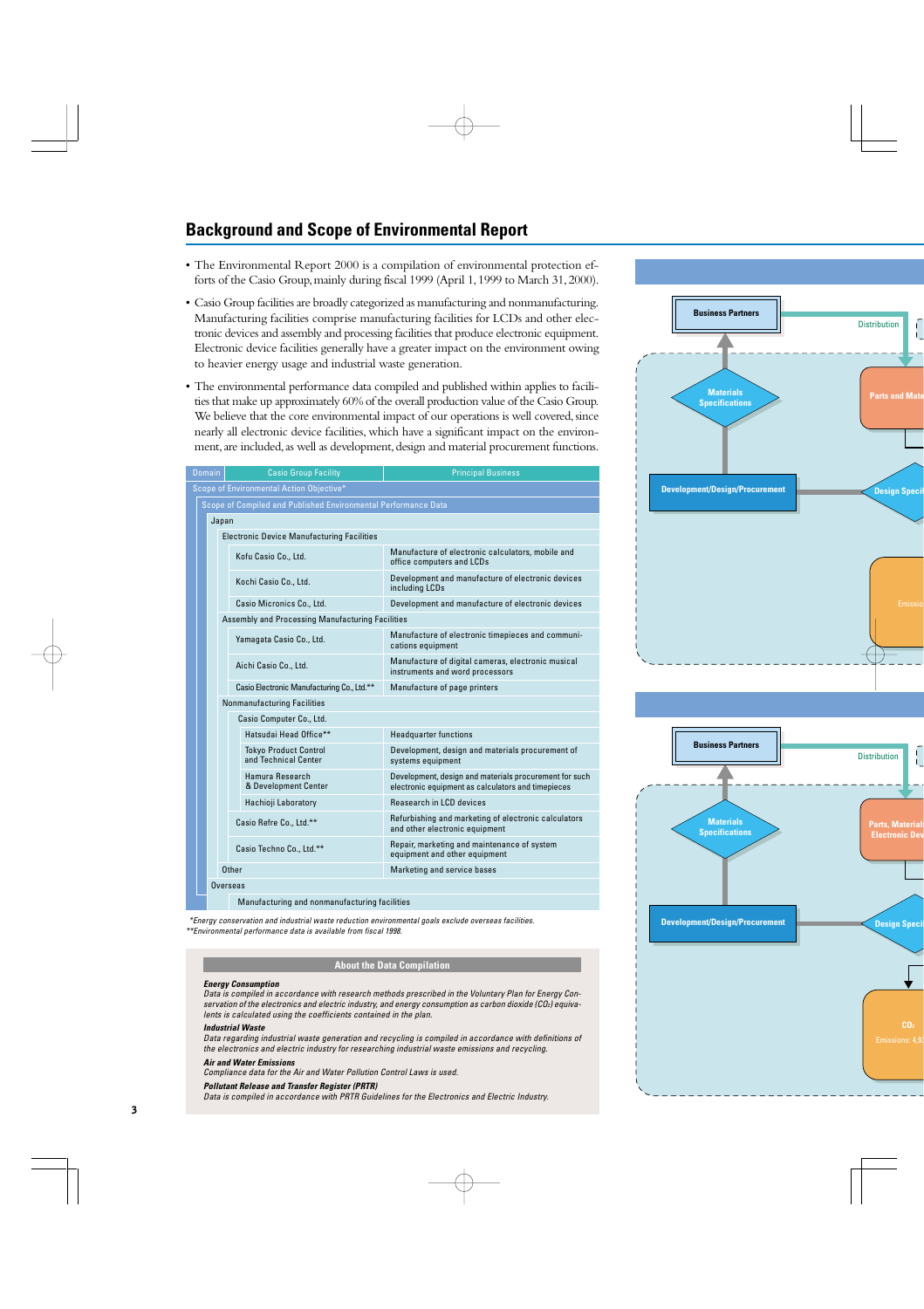



**Assembly and Processing Manufacturing Facilities**

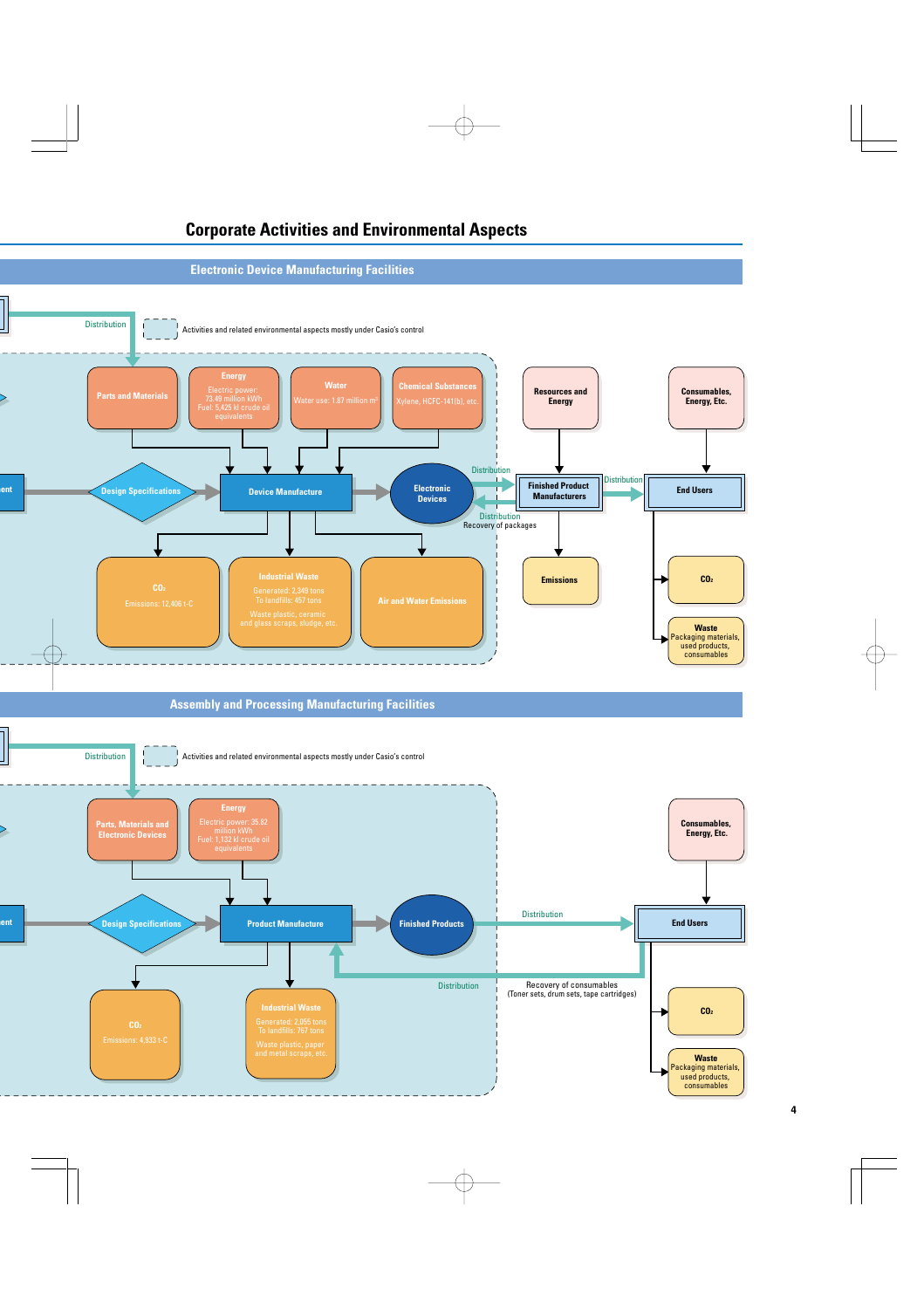### **Results of Fiscal 1999 Activities and Future Efforts**

The fiscal year ended March 31, 2000, marked the beginning of medium- and long-term efforts to achieve the Casio Group Environmental Targets, called the Clean & Green 21 Initiative, at our plants and facilities, as well as the publication of our first Environmental Report. Although we have made important progress through these activities, we have also come to a better understanding of the difficulties involved in achieving our energy conservation and industrial waste reduction targets.



#### **Activities and Results**

To reduce the environmental impact of our products, we are planning to pro-

mote the recovery, reuse and recycling of products wherever possible. As a first step, we began a recovery program for the tape cartridges of our label printers used by corporate customers, and finished establishing a recovery system for toner sets and drum sets, which are the consumables of our page printers. We continued efforts to develop and design energy-efficient and resource-saving products. Eight Casio models were given the Eco Mark during the term, and we established the Eco-Product Development Committee as a new Special Committee. For packaging materials, progress was made in reducing the use of resins and raising the ratio of recycled and nonwood materials.

We achieved steady progress in realizing our targets for reducing the industrial waste generated at our plants and facilities, cutting the volume of industrial landfill waste by 35.6% during the fiscal year under review compared with the previous fiscal year. However, CO2 emissions per unit of production value increased 6.2% year-on-year and was 5.3% above levels recorded in the fiscal year ended March 31, 1991. This increase reflected lower production values at assembly and processing manufacturing facilities, and demonstrates the need to develop a flexible energy conservation policy capable of responding to shifting production patterns.

Other progress made during the year includes the acquisition of ISO 14001 certification at three domestic facilities and two overseas facilities. As a result, all domestic Group manufacturing bases are now ISO 14001 certified.

#### **Future Efforts**

In June 2000, we revised the Clean & Green 21 Initiative by adding a new product stewardship target of expanding the use of lead-free soldering materials by the fiscal year ending March 31, 2002. And our previous goals for ISO 14001 certification have been replaced with a new one: acquiring certification at all overseas manufacturing bases during the same period.

Major goals in the current fiscal year include establishing a standards manual for green procurement to promote full-scale green procurement activities, as well as acquiring ISO 14001 certification for principal overseas manufacturing facilities and domestic nonmanufacturing facilities in the Casio Group. For better communications with the public, we aim to disclose environmental accounting figures in the next Environmental Report. In addition to these issues, we are furthering our long-term efforts to achieve our targets by March 2011 for energy conservation and industrial waste reduction. While promoting our programs, new challenges will likely occur, and in such cases we are ready to flexibly revise our goals in order to improve the quality of our activities.

August 2000

堅犀幸雄

Yukio Kashio *Executive Vice President Chairman of Casio Environmental Conservation Committee*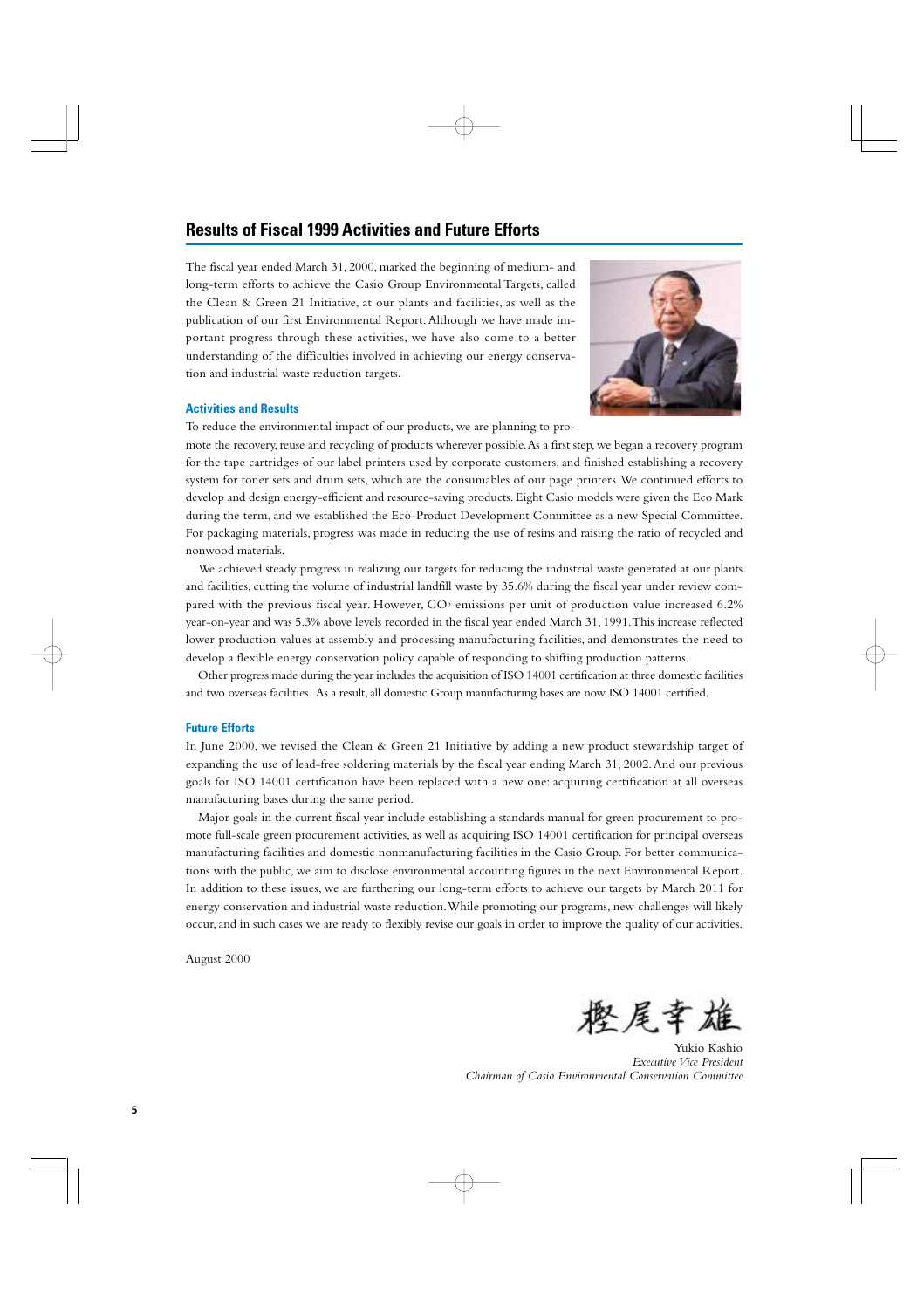### **Casio Group Environmental Action Plan**

In January 1993, the Casio Group established the Casio Voluntary Plan for the Environment (CVPE) to promote environmental preservation activities for the entire Group. The Plan has subsequently been revised in response to social change and progress. The fifth edition of the CVPE was established in September 1999. In June 1999, the Casio Group authorized environmental targets called the Clean & Green 21 Initiative. Included in the CVPE as concrete guidelines, these five goals include numerical targets and schedules for carrying out activities, including energy saving and waste reduction, and meeting objectives at plants and facilities. Environmental Conservation Rules in the fifth edition of the CVPE apply to our product stewardship programs.

In June 2000, targets for reducing lead soldering materials were added to the Clean & Green 21 Initiative, and we revised our goal for ISO 14001 certification, targeting certification for all Group overseas manufacturing facilities by March 2002.

| <b>Product Stewardship Programs</b>              |                                                                                                                                     |                              |  |  |  |  |
|--------------------------------------------------|-------------------------------------------------------------------------------------------------------------------------------------|------------------------------|--|--|--|--|
| <b>1. Material conservation</b><br>and recycling | • Increase utilization of recycled materials<br>• Utilize recyclable materials<br>• Design products that are easy to disassemble    | $\rightarrow$ See pages 9-10 |  |  |  |  |
| 2. Energy conservation                           | • Develop energy-efficient products<br>• Increase number of products with International Energy Star<br><b>Program certification</b> | $\rightarrow$ See page 11    |  |  |  |  |
| 3. Safety                                        | • Steadily increase number of products with<br>lead-free soldering from fiscal 2001                                                 | $\rightarrow$ See page 11    |  |  |  |  |
| 4. Packaging materials                           | • Increase recycling capability<br>• Utilize recycled materials<br>• Reduce use of materials                                        | $\rightarrow$ See page 12    |  |  |  |  |

Note: This target is registered in the Clean & Green 21 Initiative

#### **Plant and Facility Environmental Programs**

#### **Casio Group Environmental Targets**

#### **Clean & Green 21 Initiative**

| 1. Target for energy<br>conservation                        | By fiscal 2010, reduce CO <sub>2</sub> emissions per unit of<br>production to 25% lower than in fiscal 1990                            | $\rightarrow$ See pages 13-14     |
|-------------------------------------------------------------|----------------------------------------------------------------------------------------------------------------------------------------|-----------------------------------|
| 2. Target for industrial waste<br>reduction                 | By fiscal 2010, reduce volume of industrial landfill<br>waste to zero                                                                  | $\rightarrow$ See pages 15-16     |
| 3. Targets for abolition<br>of toxic chemical<br>substances | Completely discontinue the use of HCFCs<br>at both domestic and overseas production<br>facilities by the end of 2001                   | $\blacktriangleright$ See page 17 |
|                                                             | Completely discontinue the use of chlorine-based<br>solvents at both domestic and overseas production<br>facilities by the end of 2000 |                                   |
| 4. Target for acquirement<br>of ISO 14001 certification     | Acquire certification for all of the Group's overseas<br>production facilities by the end of fiscal 2001                               | $\rightarrow$ See pages 7–8       |
| 5. Target for green<br>procurement                          | Adopt green procurement specifications<br>by the end of fiscal 2000                                                                    | $\rightarrow$ See page 19         |

Notes: 1. The energy-conservation and waste-reduction targets only apply to domestic facilities. Other targets apply to all facilities, including those overseas. 2. Fiscal years in this report end on March 31 of the following year.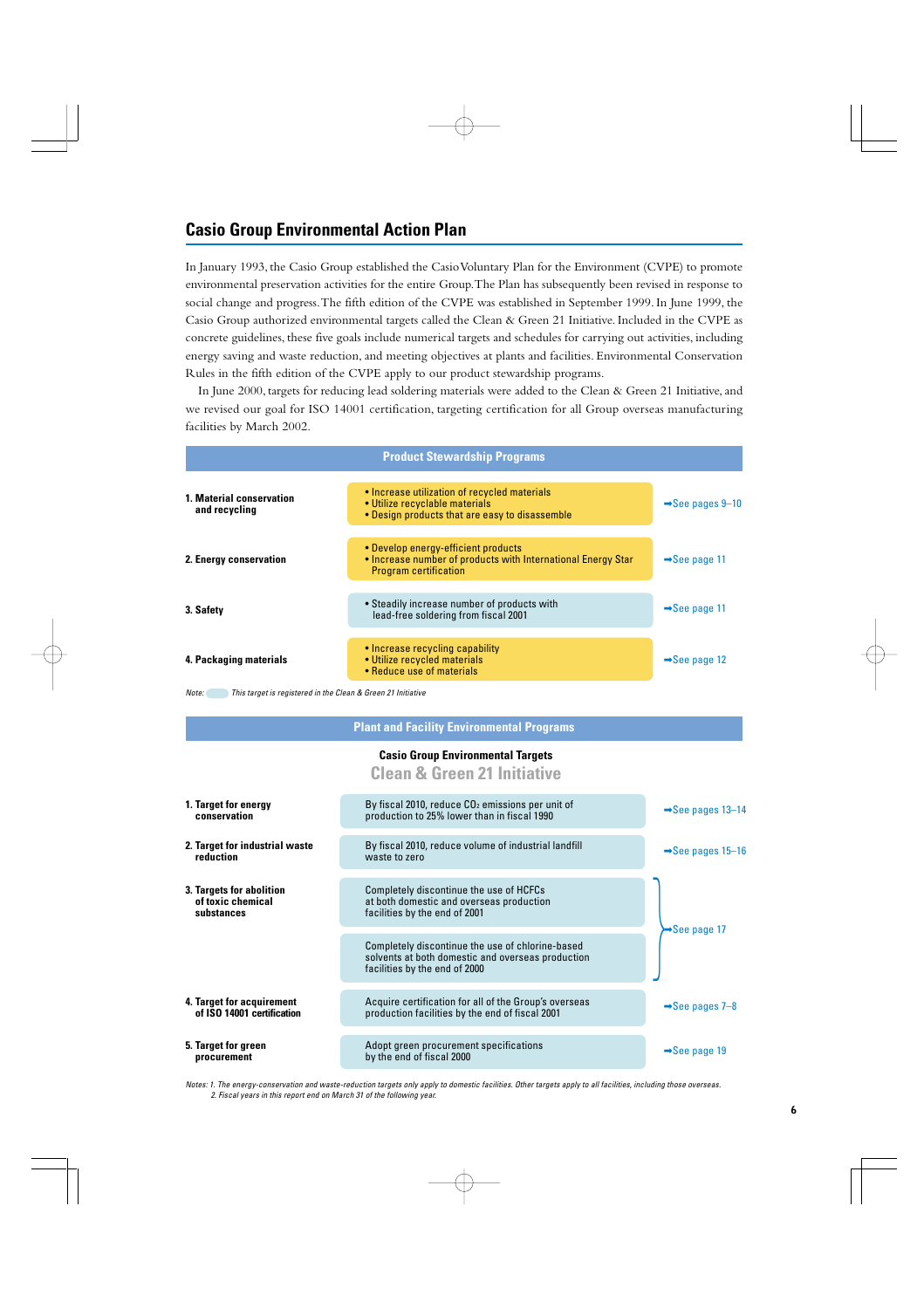#### **Environmental Conservation Committee**

The Casio Group organized the Environmental Conservation Committee, chaired by Executive Vice President Yukio Kashio, in 1991 and is promoting environmental preservation activities through transparent action systems at each executive organization. In December 1999, the Recycling Committee, formerly one of the Special Committees, was merged into the newly formed Eco-Product Development Committee, which aims to promote the development of environmentally conscious products based on the themes of "reduce, reuse, recycle" and the elimination of toxic substances.





#### **Casio Environmental Conference**

The Casio Group holds an Environmental Conference twice annually, in June and December, to deliberate and establish environmental measures, policies and targets. The Conference is chaired by Executive Vice President Yukio Kashio and attended by the top management of the Executive Organization, including the general managers of operational divisions and the presidents of Group companies, as well as the chairs of the Special Committees. In addition to establishing policy, the Conference also provides a forum to exchange information among the Executive Organization and Special Committees, contributing to raising the overall level of the Casio Group's environmental activities.

### **ISO 14001 Certification**

The Casio Group considers ISO 14001 certification to be an effective tool in standardizing its internal environmental management system while improving its corporate structure and has been working to acquire certification for all facilities. During fiscal 1999, domestic Group companies Casio Electronic Manufacturing Co., Ltd., Casio Refre Co., Ltd. and Casio Micronics Co., Ltd. acquired ISO 14001 certification. As a result, all domestic manufacturing bases are now certified. Overseas, Casio Computer (Hong Kong) Ltd. and its Panyu Factory also acquired ISO 14001 certification. In the current fiscal year, efforts are underway to acquire certification for nonmanufacturing facilities of Casio Computer Co., Ltd. in Japan and principal overseas manufacturing facilities.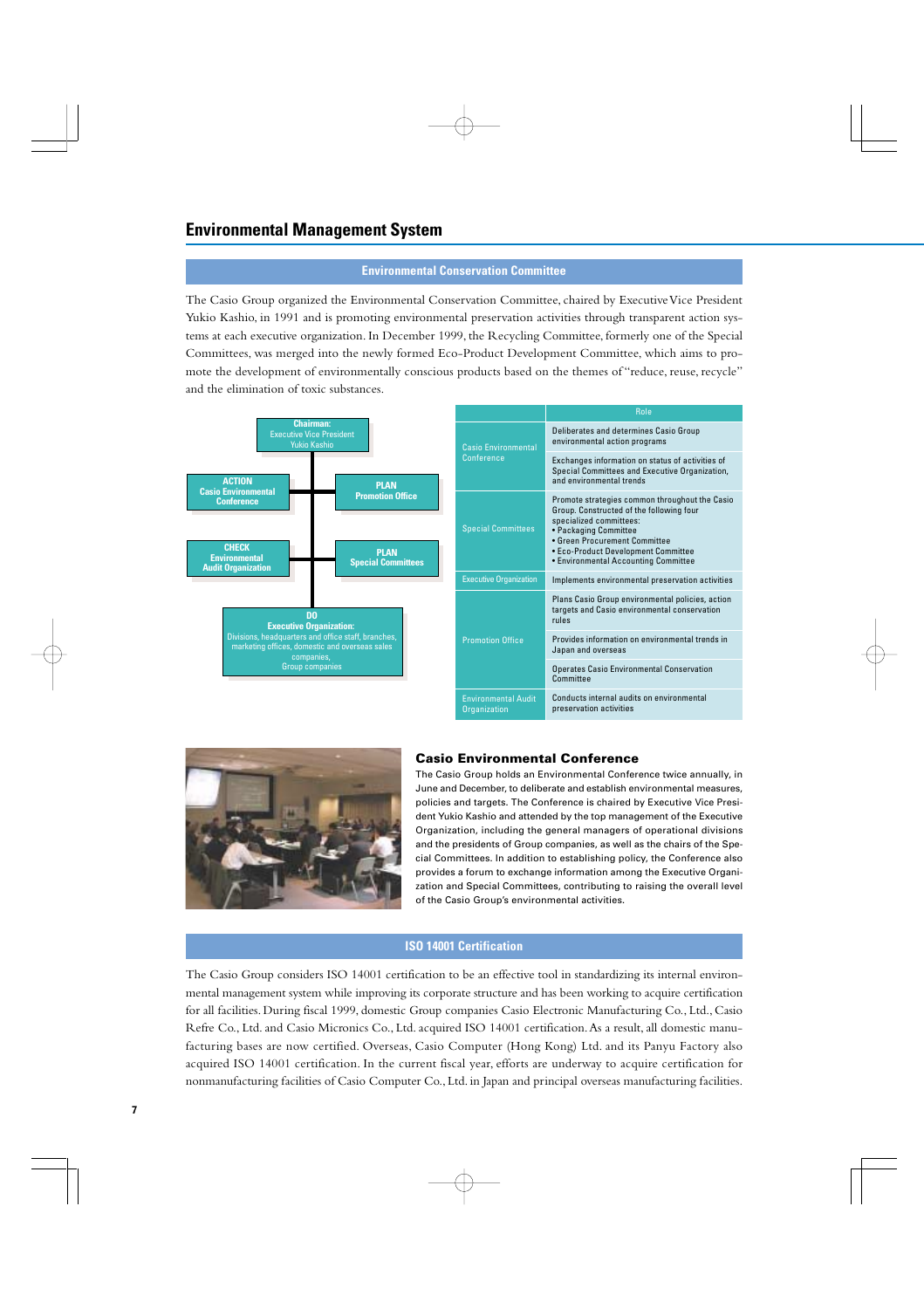#### **Certified Casio Group Bases (End of Fiscal 1999)**

|                       | Facility                                 | Date              | <b>Certifying Institution</b>                                 |
|-----------------------|------------------------------------------|-------------------|---------------------------------------------------------------|
| Aichi Casio Co., Ltd. |                                          | January 1997      | Japan Quality Assurance Organization (JQA)                    |
|                       | Yamagata Casio Co., Ltd.                 | November 1997     | Japan Quality Assurance Organization (JQA)                    |
|                       | Kofu Casio Co., Ltd.                     | January 1998      | Tüv Product Service Japan                                     |
| Japan                 | Kochi Casio Co., Ltd.                    | <b>March 1998</b> | Japan Audit and Certification Organization (JACO)             |
|                       | Casio Electronic Manufacturing Co., Ltd. | September 1999    | Japan Quality Assurance Organization (JQA)                    |
|                       | Casio Refre Co., Ltd.                    | January 2000      | Japan Quality Assurance Organization (JQA)                    |
|                       | Casio Micronics Co., Ltd.                | <b>March 2000</b> | Japan Quality Assurance Organization (JQA)                    |
|                       | Casio Korea Co., Ltd.                    | April 1998        | Korea Standards Association - Quality Assurance (KSA-QA)      |
| Overseas              | Casio Electromex S.A. de C.V.            | December 1998     | Underwriters Laboratories Inc.                                |
|                       | Casio Computer (Hong Kong) Panyu Factory | September 1999    | Shenzhen Environmental Management System Certification Center |
|                       | Casio Computer (Hong Kong) Ltd.          | December 1999     | Det Norske Veritas                                            |

#### **Planned Certification (From Fiscal 2000)**

|          |                                     | Fiscal 2000                                                                                                                                      | Fiscal 2001                                                                                                                                                                                 |  |  |
|----------|-------------------------------------|--------------------------------------------------------------------------------------------------------------------------------------------------|---------------------------------------------------------------------------------------------------------------------------------------------------------------------------------------------|--|--|
|          | <b>Group Companies</b>              | Casio Techno Co., Ltd.                                                                                                                           |                                                                                                                                                                                             |  |  |
| Japan    | Casio Computer Co., Ltd. facilities | Hatsudai Head Office<br>Hamura Research & Development Center<br>Tokyo Product Control and Technical Center*<br>Hachioji Laboratory               |                                                                                                                                                                                             |  |  |
| Overseas |                                     | Casio (Malaysia) Sdn. Bhd.**<br>Asahi Industries (Malaysia) Sdn. Bhd.<br>Pt. Asahi Electronics Indonesia<br>Casio Electronics (Zhuhai) Co., Ltd. | Asahi Electronics (Thailand) Co., Ltd.<br>Casio Electronics (Guangzhou) Co., Ltd.<br>Casio Electronics (Shenzhen) Co., Ltd.<br>Casio Electronics (Zhongshan) Co., Ltd.<br>Casio Taiwan Ltd. |  |  |

\*Received certification in June 2000

\*\*Received certification in May 2000

#### **Knowledge Enhancement and Training for Employees**

As a part of the training provided to all Casio Group employees, Casio Computer Co., Ltd.'s Quality and Environment Center provides information on environmental regulations, ISO 14001-related matters, the CVPE, industry trends and other environmental issues via its intranet web site. Training activities included a basic ISO 14001 seminar in November 1999. The seminar was conducted by instructors from the Japan Quality Assurance Organization (JQA) with 50 employees from the parent company's four nonmanufacturing facilities in attendance. Of these attendees, 28 staff went on to complete an internal auditing program to become certified internal environmental auditors. To study environmental activities outside of Casio, we also provided opportunities to visit the facilities of other companies.

Other measures to raise the environmental awareness of employees include lectures as part of the training for new employees and a column on our environmental activities published in our monthly in-house magazine.



ISO 14001 basic seminar



The environmental page of our intranet web site

.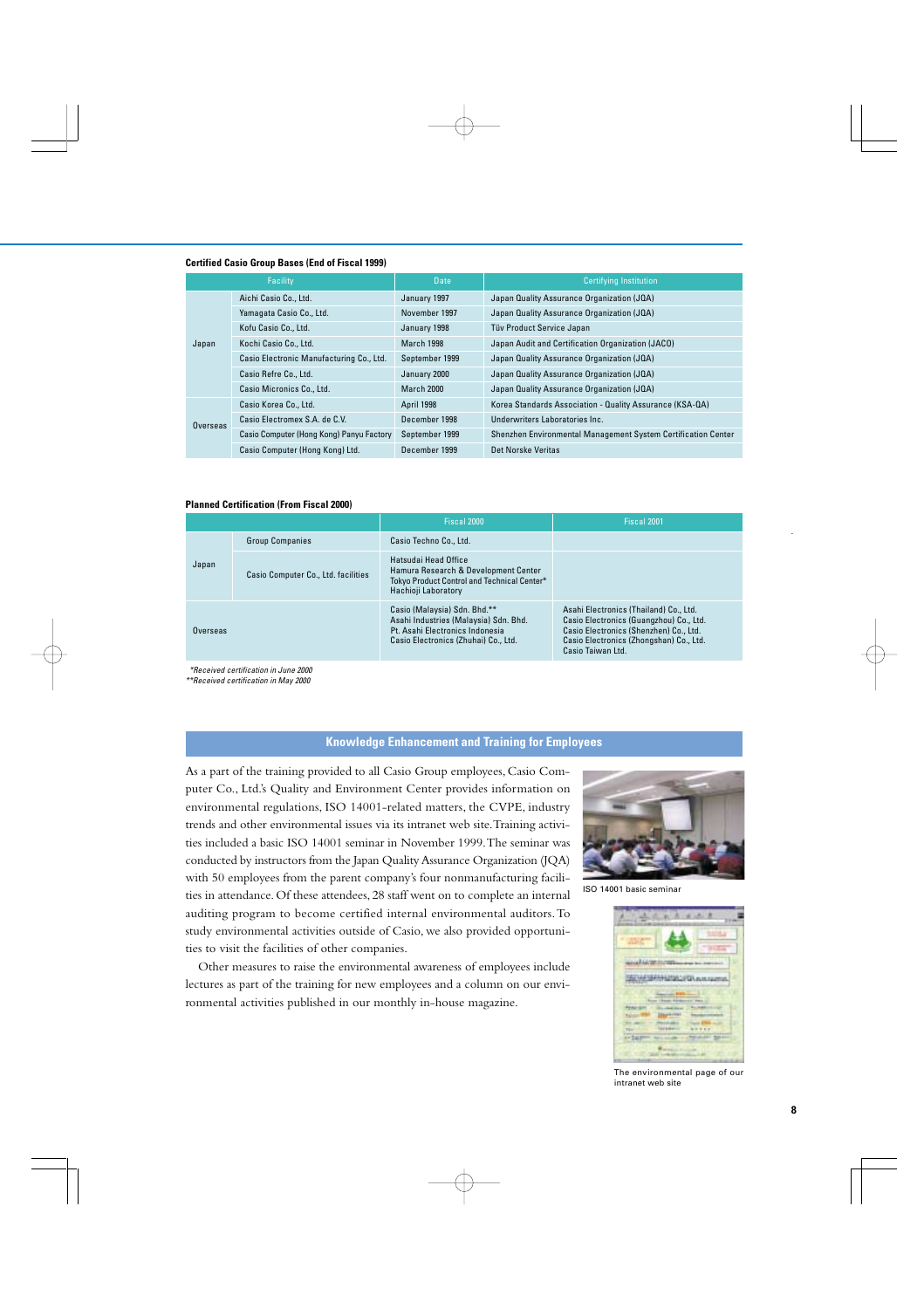### **Product Stewardship Programs**

#### **Aiming to Create Environmentally Conscious Products**

The Casio Group assesses its new products on the basis of the CVPE. We use Product Environmental Assessment Sheets with 12 assessment areas and 32 evaluation points as tools in carrying out preliminary checks from the design stage to determine the product's environmental impact. With regard to compactness, thinness and low power consumption, we aim to improve our products by comparing them with similar products made by competitors.

| <b>Product Assessment Item</b>                                                                          | Category               |           |      |              |  |  |
|---------------------------------------------------------------------------------------------------------|------------------------|-----------|------|--------------|--|--|
|                                                                                                         | <b>Saves Resources</b> | Recycling | Safe | Saves Energy |  |  |
| Uses recycled materials                                                                                 | ≘                      |           |      |              |  |  |
| Marking of resins used                                                                                  |                        | ∩         |      |              |  |  |
| Parts made of same material easily detached and sorted                                                  |                        | ∩         |      |              |  |  |
| Improved ease of disassembly                                                                            |                        | ∩         |      |              |  |  |
| Elimination or reduction of toxic chemical substances                                                   |                        |           | ∩    |              |  |  |
| Compactness, thinness                                                                                   | $\Omega$               |           |      |              |  |  |
| Low power consumption                                                                                   |                        |           |      | $\Omega$     |  |  |
| More compact packaging                                                                                  | $\Omega$               |           |      |              |  |  |
| Packaging materials safe and easily separated<br>for disposal; shift from resin to paper                |                        | ∩         | ∩    |              |  |  |
| Use of recycled resources for packaging materials                                                       | ∩                      |           |      |              |  |  |
| Elimination of HCFCs and chlorine-based<br>solvents from part cleaning processes                        |                        |           | ◯    |              |  |  |
| Toxic property indication on batteries;<br>information on recovery and recycling of secondary batteries |                        | ≘         | ∩    |              |  |  |

**For further improvement, these points are evaluated by comparing similar products on the market.**

#### **1) Material Conservation and Recycling**

Efficient use of limited resources and reducing waste materials are crucial to the success of society's efforts to conserve natural resources. To reduce utilization of materials, the Casio Group is making every effort to increase the ratio of recycled content for product parts made of resins. One of our product development goals is to create products that are the smallest and lightest of their type in the industry. Through comparative analysis, the Casio Group further improves compactness, thinness, lightness and standardization of parts among its products. In this way, we are making progress in reducing materials used in products. From the design stage, Casio aims to create products made of easy-to-recycle materials and that are easy to disassemble. We have also discontinued decorative coatings that hinder recycling. Efforts to mark the resin content of parts for easy separation and sorting are carried out in accordance with Casio Group standards, which are based on industry standards.

#### **Case 1: Electronic Keyboards and Postcard Printers The Case of recycled materials**

Our North American musical instrument production base in San Diego, Casio Manufacturing Corporation, has been using recycled plastic as basic materials for bodies of massproduced electronic musical instruments since November

1997 and is working to extend this practice to major keyboard models. Currently, the ratio of recycled plastic in keyboard bodies manufactured at the company is approximately 40% by weight.

Furthermore, Casio has begun using recycled plastic for a portion of the bodies of our general-use calculators, and released a new model of our Post Land printer for postcards in 1999 that features a body made of recycled plastic.



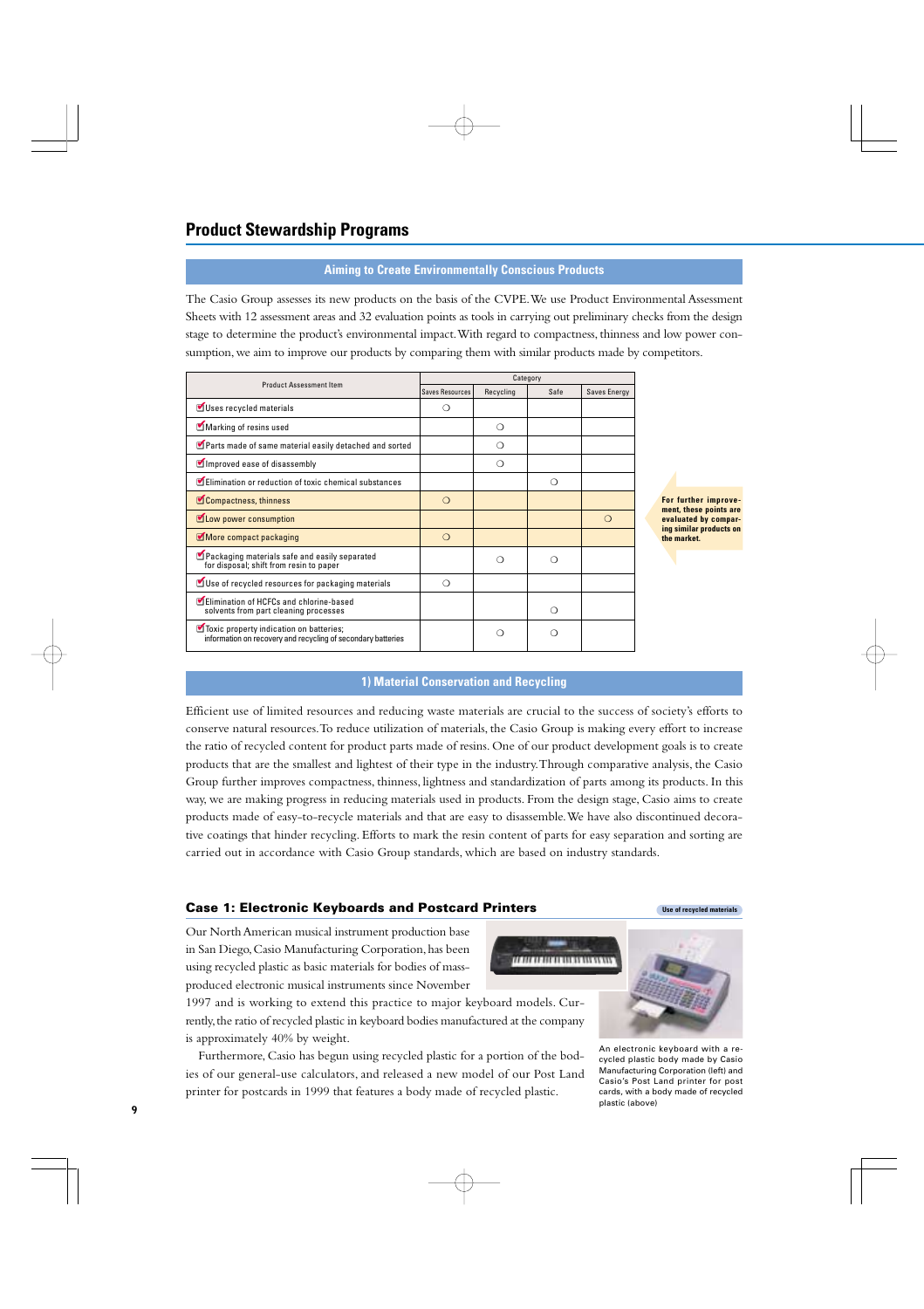#### **Case 2: Mini-Notebook PCs and Cellular Phones** *Use of recycled materials*



Casio is promoting the use of magnesium alloy to replace plastics, which are difficult to recycle. Magnesium alloy is not only easy to recycle, but it is also lightweight and strong. Casio has adopted magnesium alloy for the body of its CASSIOPEIA FIVA mininotebook PCs. In addition, the product casings are made of 10% recycled plastic. During fiscal 1999, Casio released a cellular phone handset that employs magnesium alloy in its body to offer both remarkable shock-resistance and ease of recycling.

#### **Case 3: Color Page Printer Consumables: Recover, Reuse and Recycle**



A drum set (left) and a toner set (right)

To promote recycling of such consumable parts as toner and drum sets, Casio makes product disassembly easier through innovative use of springs and insertion screws. Drum sets are also easier to recycle by making parts of the same material. In addition, 10% of the plastic used for paper feed cassettes is recycled plastic. Further, although Casio Electronic Manufacturing Co., Ltd., which manufactures our color page printers, had already recovered a portion of toner and drum sets to

reuse parts, a broad recovery program has been put in place after completing research on a recovery system and specifications of reusable parts. Full-scale recovery, reuse and recycling in Japan has begun for manufacturing output after June 2000.

#### **Case 4: Label Printer Tape Cartridges: Recover, Reuse and Recycle**





Tape cartridges that can be easily disassembled

**Use of recycled materials Ease of disassembly** 

In October 1999, the Casio Group began the recovery, reuse and recycle of tape cartridges used in label printers, targeting the domestic corporate market, which accounts for as much as 70% of approximately 10 million cartridges used every year. For recovery of 100 cartridges or more, we distribute

cardboard boxes and pay shipping costs. For less than 100 cartridges, we promote collection through retailers. We install new tape in the returned cartridges for reshipping, and the cartridge cases are assembled

with screws and can be used up to ten times. Unusable broken cases are recycled. In addition to establishing this recovery system, we redesigned nine types of cartridges for easy disassembly, accounting for 70% of corporate demand. As a result, we have been authorized to place the Eco Mark symbol of Japan on our products.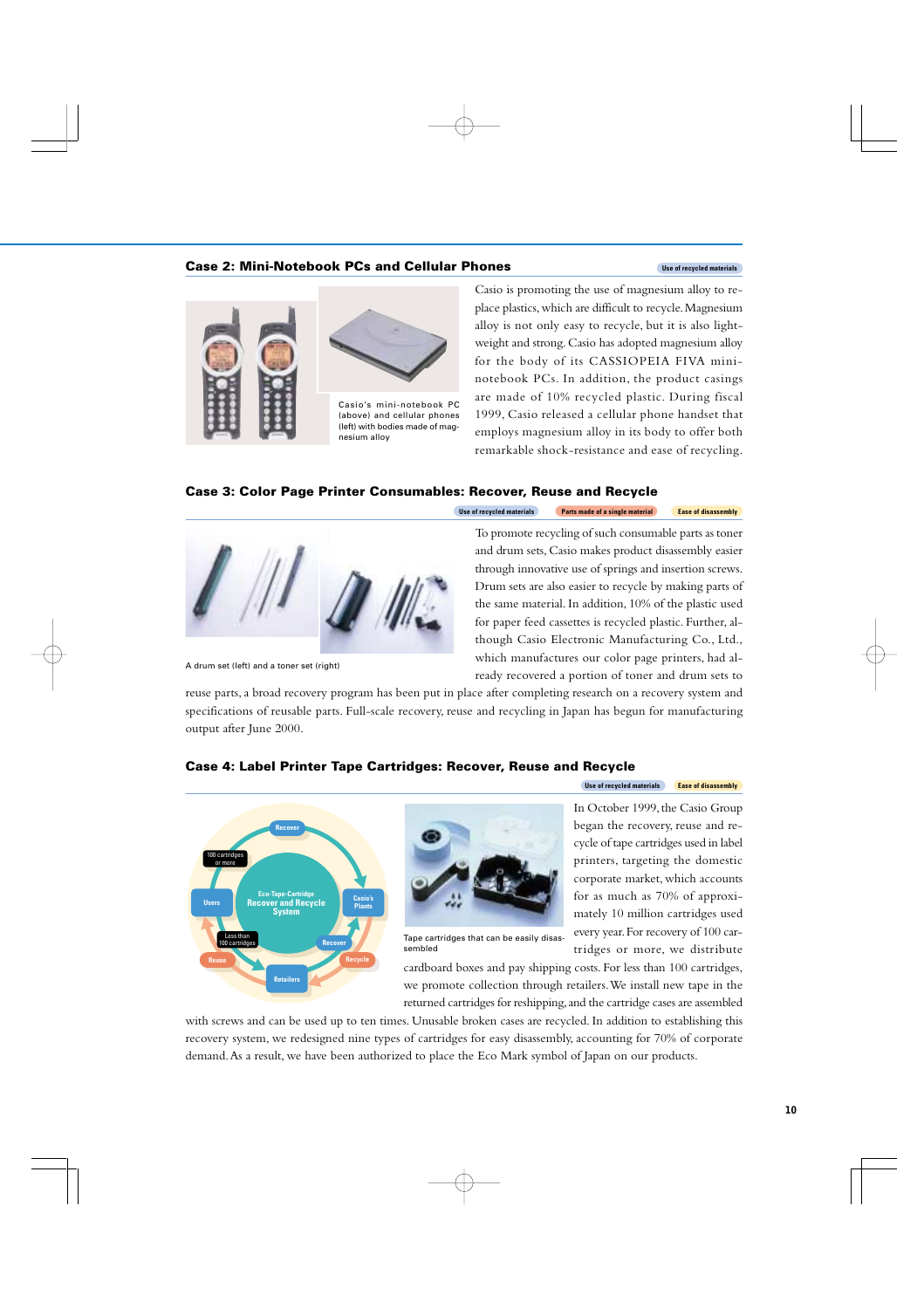#### **2) Energy Conservation**

#### **Developing products with low energy consumption**

Using its exclusive LSI circuit design technology, the Casio Group offers high-function, energy-efficient products. For example, our low power consumption LSI designs have enabled the use of solar batteries in our calculators since 1981, contributing to a substantial reduction in dry cell battery consumption. We carefully compare our products with those in the same category made by competitors to guide development efforts toward ensuring that our products are the most energy efficient on the market. Another aim is to have our office automation (OA) equipment products meet International Energy Star Program standards for low energy consumption.

#### **Major Examples of Energy-Efficient Casio Products**

| <b>Product</b>                   | Feature                    | <b>Environmental Label</b>                  |
|----------------------------------|----------------------------|---------------------------------------------|
| Solar powered calculators        | Powered by solar batteries | Blue Angel Mark (Germany), Eco Mark (Japan) |
| SPEEDIA color page printers      | Low-energy design          | International Energy Star Program           |
| Mini-Notebook PC CASSIOPEIA FIVA | Low-energy design          | International Energy Star Program           |
| RAKUICHI office computers        | Low-energy design          | <b>International Energy Star Program</b>    |
| <b>G-Shock watches</b>           | Powered by solar batteries | <b>Fco Mark</b>                             |

#### **Case 1: OA Equipment**

These products are authorized by the International Energy Star Program, which is maintained jointly by the Agency of Natural Resources and Energy of Japan's Ministry of International Trade and Industry (MITI) and the U.S. Environmental Protection Agency to promote the development



RAKUICHI office computer SPEEDIA color page printer

and use of energy-efficient products. Japan and the United States promote authorization through this program, which has become the global standard.

#### **Case 2: G-Shock**

This G-Shock watch, designed for marine sports, includes Tough Solar, a solar battery able to meet high levels of energy consumption, which serves as a secondary battery to prevent the batteries from depleting during prolonged use at sea. The batteries last two years after a full charging, even without an additional solar charge.



G-Shock GULFMAN

#### **3) Safety**

#### **Products with lead-free solder**

As part of its efforts to reduce the use of lead, a toxic substance, the Casio Group has adopted lead-free solder for a portion of its calculators that carry the Eco Mark. Casio is gradually expanding the number of products that use lead-free solder.



Office-use calculator with lead-free solder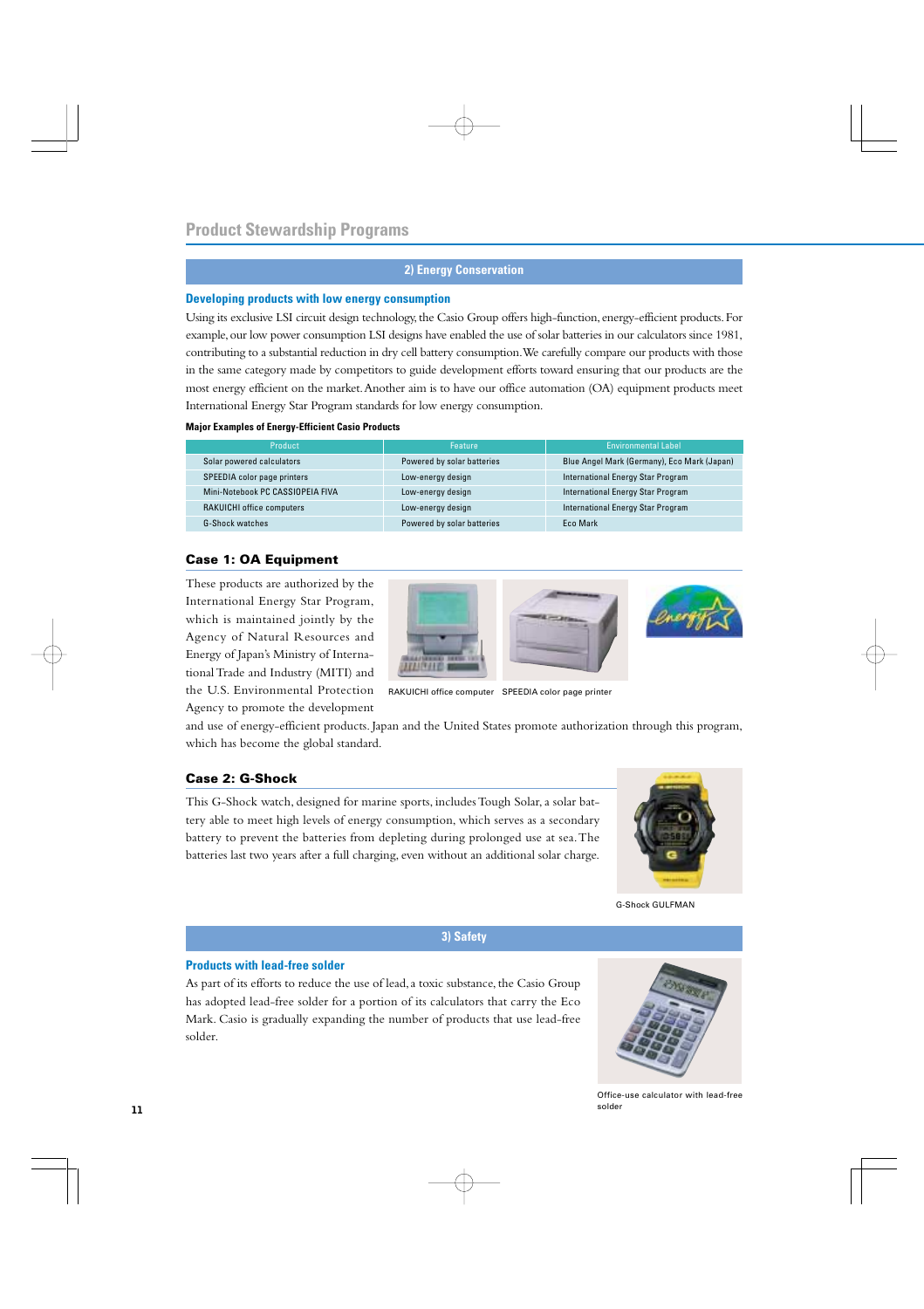#### **4) Packaging Materials**

In an effort led by Casio's Packaging Committee (see page 7) and Casio Computer's Design Center, the Casio Group has developed a program of environmental conservation measures related to packaging materials, including boxes and shock-absorbent materials. The program, outlined below, includes using paper and other recycled materials in

place of plastic packaging. For example, we are moving from shock-absorbent packing made of resinous material to those made of corrugated cardboard or pulp molds. We also utilize recycled paper from milk cartons, or such nonwood material as bagasse from sugar cane residue for containers. The Casio Group is also developing the use of cell molds (shock-absorbent packing made from hardened newspaper) and corn molds (shock-absorbent packing made from corn starch).

#### **Packaging Materials**

| Goals                                                                                                     | <b>Measures</b>                                                                                                                                                      |
|-----------------------------------------------------------------------------------------------------------|----------------------------------------------------------------------------------------------------------------------------------------------------------------------|
| Design packaging that is easy to<br>separate for recycling; replace<br>plastic with paper; upgrade safety | • Substitute paper for resinous material<br>• Use only one type of material<br>• Discontinue practice of combining different<br>materials<br>• Use nonwood materials |
| Use recycled materials                                                                                    | • Use recycled paper and recycled resins                                                                                                                             |
| Design smaller, thinner packages                                                                          | • Reduce size of individual containers<br>• Reduce use of shock-absorbent materials                                                                                  |

#### **Use of Paper and Recycled Materials**

#### **Case 1: Multilayer Cardboard**

To promote the shift to paper materials, the Casio Group has eliminated the use of resinous shock-absorbent materials in favor of cardboard. Shock absorbency is increased by using multilayer cardboard.



packed in multilayer cardboard



packed in pulp molding

#### **Case 2: Pulp Mold**

Pulp molds made entirely of recycled paper are employed as shock-absorbent material as an alternative to resinous material. We are expanding the use of pulp molds for heavier products by testing its shock-absorbent properties.

#### **Reducing Use of Resinous Materials**

As part of efforts to reduce resinous packaging materials, we have adopted packaging pouches for calculators shipped domestically. The pouches are made of polypropylene that does not emit toxic gases.



A RAKUICHI office computer An electronic cash register

Previously used blister packing (left); New method using polypropylene pouch (right)

#### **Eliminating Attachments of Different Materials**

To make material separation for recycling easier, the Casio Group has eliminated packaging methods that bond paper to plastic for calculators shipped to the North American market. In its place, we now use a plastic insert between two layers of paper.



Previously used bonded package (left); New insert method (right)

#### **Use of Nonwood Materials**

Bagasse was used as the packaging material for these calculators. Bagasse is a nonwood paper made mostly from sugar cane residue.



Bagasse packages for calculators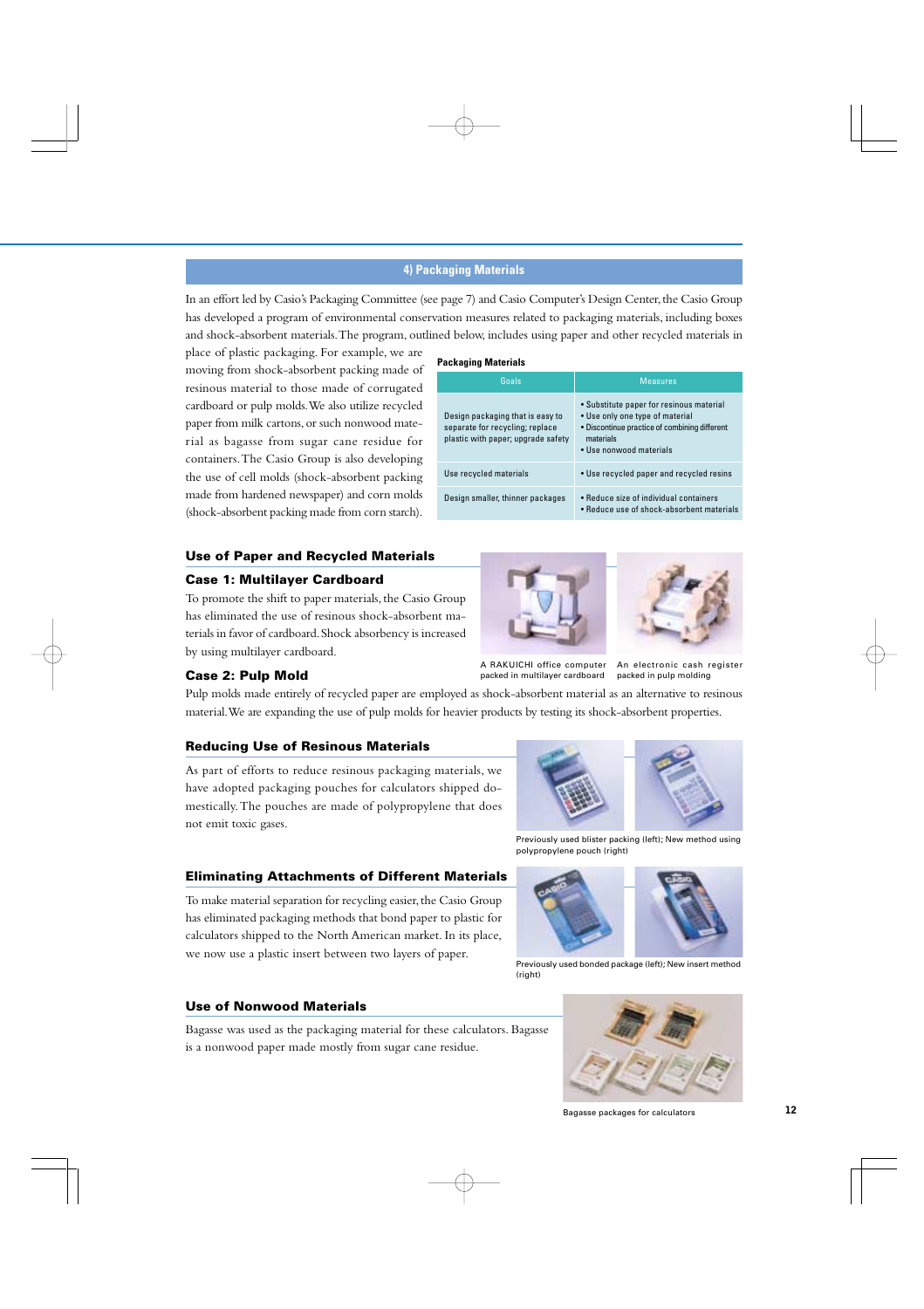### **Plant and Facility Environmental Programs**

Note: Fiscal years in this report end on March 31.

#### **1) Energy Conservation**

By fiscal 2010, the Casio Group aims to reduce carbon dioxide (CO2) emissions per production value by 25% from fiscal 1990 levels. However, energy consumption in CO2 equivalents at domestic facilities rose 1.4% year-on-year in fiscal 1999 to 17,338 t-C, reflecting higher output at electronic device manufacturing facilities. At the same time,  $CO<sub>2</sub>$  emissions per production value rose 6.2% year-on-year to 0.120 t-C per ¥1 million, mainly due to lower output at assembly and processing facilities. This was 5.3% above fiscal 1990 levels. **CO2 Emissions per** 

**Production Value** 0.20 (t-C/¥ million) 0.15 0.05 0.10  $\begin{array}{c}\n\begin{array}{c}\n\end{array}0\n\end{array}$  (FY)1990 (FY)1990 1996 1997 1998 1999 **Device facilities Assembly, processing and** nonmanufacturing All covered facilities

**CO2 Emissions and CO2 Emissions per Production Value**

|                                                                 |                                              |       |        |        | lFiscal 1990 Fiscal 1996 Fiscal 1997 Fiscal 1998 Fiscal 1999 |        |
|-----------------------------------------------------------------|----------------------------------------------|-------|--------|--------|--------------------------------------------------------------|--------|
| $CO2$ emissions <sup>*1</sup> (t-C)                             | Device facilities                            | 4,579 | 10,113 | 11,193 | 11,930                                                       | 12,406 |
|                                                                 | Assembly, processing and<br>nonmanufacturing | 3,709 | 4,186  | 4,272  | 5,163                                                        | 4,933  |
|                                                                 | All covered facilities                       | 8,288 | 14,299 | 15,465 | 17,093                                                       | 17,338 |
| $CO2$ emissions per<br>production value*2<br>$(t-C/K)$ million) | Device facilities                            | 0.197 | 0.189  | 0.168  | 0.175                                                        | 0.156  |
|                                                                 | Assembly, processing and<br>nonmanufacturing | 0.075 | 0.053  | 0.047  | 0.062                                                        | 0.076  |
|                                                                 | All covered facilities                       | 0.114 | 0.108  | 0.099  | 0.113                                                        | 0.120  |

\*<sup>1.</sup> Energy consumption is represented as CO<sub>2</sub> emissions, which are defined as the weight of carbon emissions.  $*$ 2 CO<sub>2</sub> emissions per unit is calculated by dividing CO<sub>2</sub> emissions by the yen value of production output.

**(1) Electronic Device Manufacturing Facilities**

#### **Summary of Fiscal 1999 Results**

Energy consumption rose 4.0% year-on-year to 12,406 t-C reflecting a surge in production volume. However, we could reduce CO2 emission per production value by 10.9% to 0.156 t-C per ¥1 million. Electronic device facilities accounted for 72% of total energy consumption at facilities covered in this report.

Kochi Casio Co., Ltd. recorded a sharp rise in production output amid brisk demand for thin film transistor (TFT) liquid crystal display (LCD) modules. However, through measures to shorten the production process and raise yields, growth in energy consumption was held to 2.9% and CO2 emissions per production value was cut 28%.

Electronic device manufacturing facilities require large amounts of energy for air-conditioning units to maintain the purity and temperatures of clean rooms used in the manufacturing process of LCD modules and other highprecision electronic devices. As a result, CO2 emissions are typically greater in the first half of each fiscal year (March through September) than during the second half, reflecting greater needs for air-conditioning during the hot summer season.





(FY)1996 1997 1998 1999



Air-conditioning facilities of Kochi Casio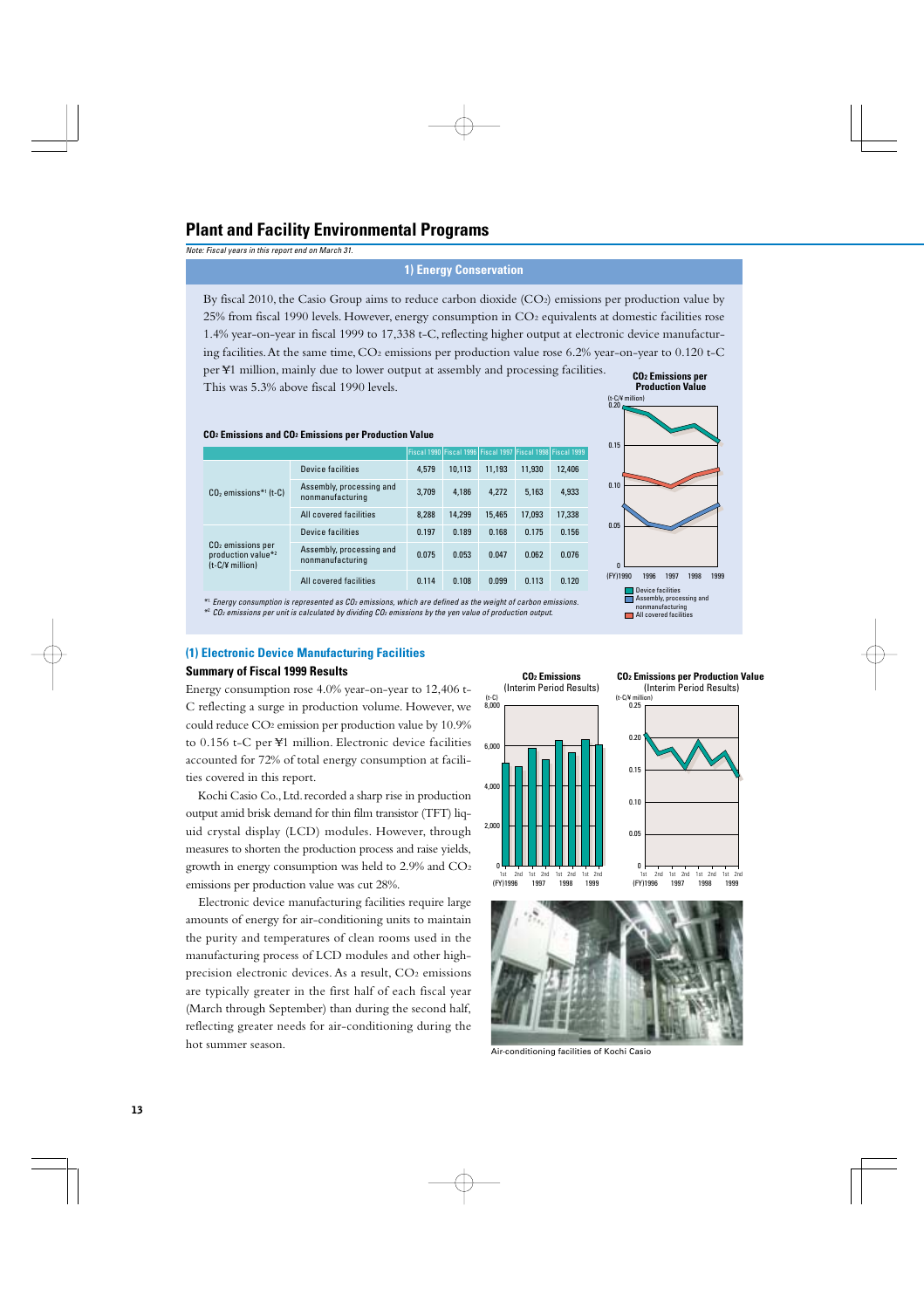#### **Future Efforts**

Casio's electronic device operations is a capital-intensive industry, and primary efforts to conserve energy involve improving the utilization rates of facilities and production yields. In introducing new production facilities in order to meet demand growth, preference will be given to those with superior energy conservation characteristics, and the Casio Group will investigate the use of cogeneration facilities as part of its energy conservation program.

#### **(2) Assembly and Processing Manufacturing and Nonmanufacturing Facilities Summary of Fiscal 1999 Results**

Energy consumption at assembly and processing manufacturing and nonmanufacturing facilities declined 4.5% year-on-year to 4,933 t-C. However, with lower output of electronic products, CO2 emissions per production value surged 22.6%.

Assembly and processing manufacturing facilities assemble and process electronic products, and activities at nonmanufacturing facilities include research and development, design, procurement, services, and the repair and refurbishing of products. Compared with electronic device manufacturing facilities, energy consumption is low, accounting for 28% of total energy consumption at facilities covered in this report.

Energy consumption at assembly and processing manufacturing and nonmanufacturing facilities increased during fiscal 1998, ended March 31, 1999, as a result of expanding coverage to include the results of the Hatsudai Head Office of the parent company, Casio Electronic Manufacturing Co., Ltd., Casio Techno Co., Ltd. and Casio Refre Co., Ltd.

Casio Electronic Manufacturing has achieved energy reductions of 110 thousand kWh in a six-month period by introducing an Air Conditioner Demand Controller that can save total energy use by efficiently operating five cooling towers.

#### 8,000 (t-C) 6,000 4,000  $2.00$ 0 **CO2 Emissions per Production Value** (Interim Period Results) **CO2 Emissions** (Interim Period Results) 0.25 (t-C/¥ million) 0.20 0.15 0.10 .<br>ባ በ<sup>5</sup>  $\overline{0}$ (FY)1996 1997 1998 1999 2nd 1st 2nd 1st 2nd (FY)1996 1997 1998 1999 1st 2nd 1st 2nd 1st 2nd 1st 2nd



#### **Future Efforts**

Casio Electronic Manufacturing's cooling towers equipped with new control system

Reducing energy at assembly and processing manufac-

turing and nonmanufacturing facilities mainly involves raising the efficiency of office-use electricity. The Casio Group is promoting energy-saving practices at all facilities, such as turning off office equipment when not in use and during lunch breaks, and will consider the introduction of new energy-saving facilities.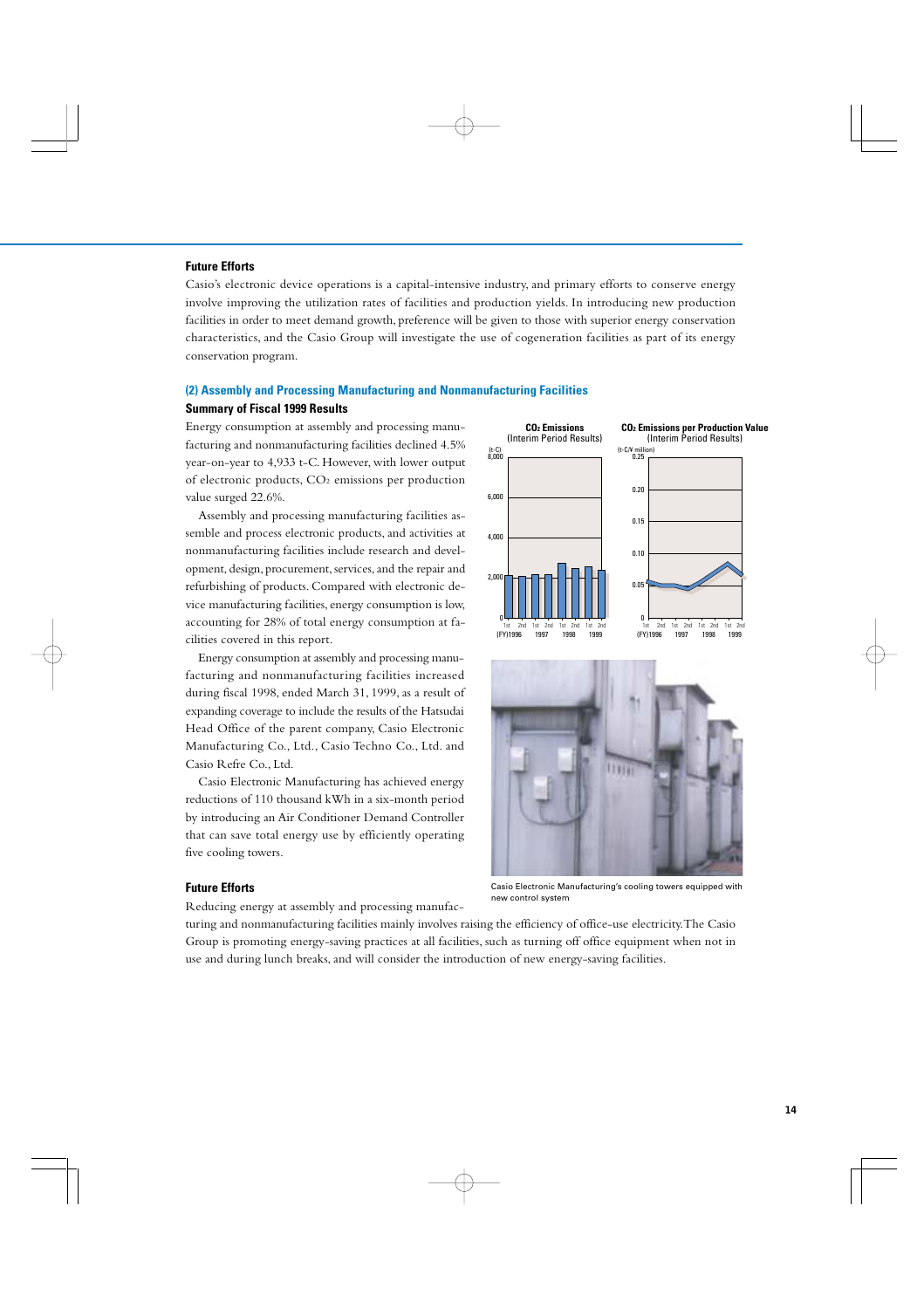#### **2) Reduction of Industrial Waste**

The Casio Group is targeting zero emissions of industrial landfill waste at all domestic facilities by fiscal 2010. During fiscal 1999, aggregate industrial waste emissions at domestic facilities declined 8.3% yearon-year to 4,405 tons, as reduced emissions due to lower output at assembly and processing manufacturing facilities offset increases at electronic device manufacturing facilities, where production volume increased. In addition to these factors, efforts to reduce and recycle industrial waste led **Volume of Industrial Waste**

to a 35.6% drop in industrial landfill waste to 1,223 tons.

#### **Volume of Industrial Waste and Industrial Landfill Waste**

|                                     |                                                                                                             | Fiscal 1996 | Fiscal 1997 | Fiscal 1998 | Fiscal 1999 |
|-------------------------------------|-------------------------------------------------------------------------------------------------------------|-------------|-------------|-------------|-------------|
| Industrial waste<br>(Tons)          | <b>Device facilities</b>                                                                                    | 1.848.3     | 2.109.6     | 2.145.9     | 2,349.3     |
|                                     | Assembly, processing<br>and nonmanufacturing                                                                | 1,126.3     | 1.354.8     | 2.655.5     | 2,055.4     |
|                                     | All covered facilities                                                                                      | 2.974.6     | 3.464.4     | 4.801.4     | 4.404.7     |
| Industrial landfill<br>waste (Tons) | Device facilities                                                                                           | 794.9       | 1.114.1     | 724.2       | 456.5       |
|                                     | Assembly, processing<br>and nonmanufacturing                                                                | 807.9       | 700.2       | 1.176.4     | 766.9       |
|                                     | All covered facilities                                                                                      | 1.602.8     | 1.814.3     | 1.900.6     | 1.223.4     |
|                                     | Note: Waste reduction was not monitored separately in fiscal 1996, and was included in industrial landfill. |             |             |             |             |



#### **(1) Electronic Device Manufacturing Facilities Summary of Fiscal 1999 Results**

Industrial waste generated at electronic device manufacturing facilities rose 9.5% year-on-year to 2,349 tons as a result of high growth in production output. However, the Casio Group's recycling program succeeded in reducing industrial landfill waste by 37% to 457 tons, or 37% of total industrial landfill waste generated at facilities covered in this report.

Although aggregate industrial waste generated at electronic device manufacturing facilities has been increasing since the second half of fiscal 1997 amid growing production output, industrial landfill waste has declined steadily since the first half of fiscal 1997 owing to reduction efforts. Waste plastic, sludge and ceramic and glass scraps accounted for 92% of industrial landfill waste, and recycling efforts are focused on these three categories.



Kofu Casio Co., Ltd. succeeded in reducing industrial landfill waste in the waste plastic category by 65%, and in the ceramic and glass scraps category by 47% by selecting waste management companies with recycling capabilities. Moreover, Casio Micronics Co., Ltd. recycled 100% of the sludge generated at its facilities.

#### **Future Efforts**

The recycling of sludge at Kochi Casio Co., Ltd. had been difficult owing to the inclusion of chlorine. During fiscal 1999, however, the company was able to begin recycling a portion of the sludge generated at its facilities by changing waste management companies. The company aims to continue towards 100% recycling through dealings with appropriate waste management companies.

The Casio Group is also working to recycle 100% of its glass scraps, which are a common problem at all LCD module manufacturing facilities.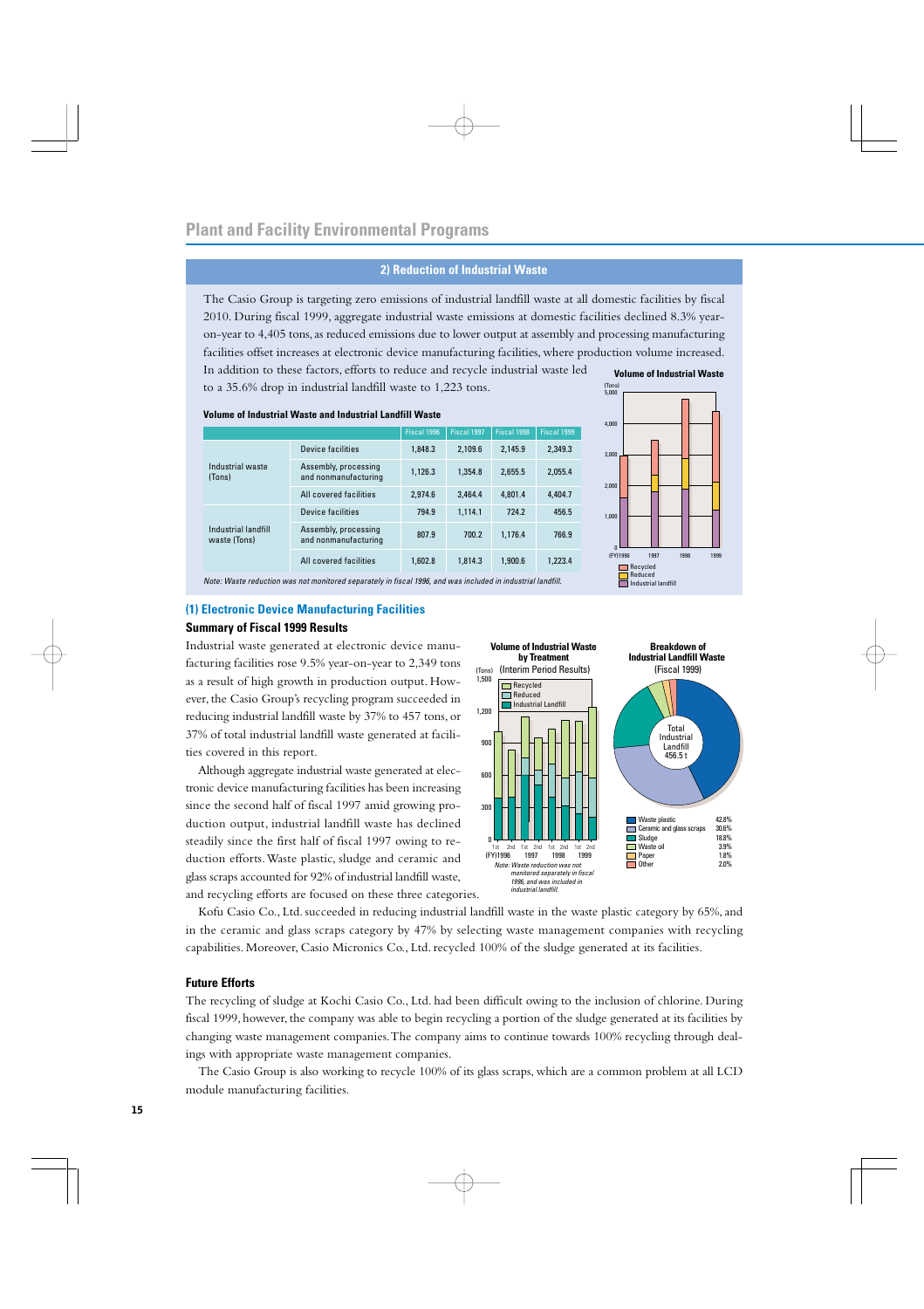#### **(2) Assembly and Processing Manufacturing and Nonmanufacturing Facilities**

#### **Summary of Fiscal 1999 Results**

Owing to reduced output of electronic products, aggregate industrial waste generated at assembly and processing manufacturing and nonmanufacturing facilities declined 22.6% to 2,055 tons. Recycling efforts resulted in a 34.8% decline in industrial landfill waste to 767 tons, accounting for 63% of total industrial landfill waste generated at facilities covered in this report.

Waste plastic, paper and metal scraps accounted for 98% of industrial landfill waste, and the Casio Group aims to reduce industrial landfill waste of these three categories to zero through recycling. Casio Electronic Manufacturing Co., Ltd. and the parent company's Tokyo Product Control and Technical Center achieved a sharp increase in recycling volume through careful separation of materials and selection of waste treatment



companies. As a result, industrial landfill waste as a percentage of waste generated at these two facilities declined to 3%, and efforts are continuing toward the goal of zero emissions of industrial landfill waste by targeting what little remains of waste plastic.

The increase in industrial waste generated at assembly and processing manufacturing and nonmanufacturing facilities during fiscal 1998, ended March 31, 1999, was a result of expanding coverage to include the results of the Hatsudai Head Office of the parent company, Casio Electronic Manufacturing Co., Ltd., Casio Techno Co., Ltd. and Casio Refre Co., Ltd.

#### **Future Efforts**

Waste plastic accounts for 72.1% of industrial landfill waste generated at assembly and processing manufacturing and nonmanufacturing facilities. The Casio Group is working closely with suppliers to reduce waste and promote recycling, with measures including the adoption of reusable plastic trays as packaging for the material and parts, the elimination of the use of vinyl chloride, which makes recycling difficult, and the promotion of marking parts with their material content.

To totally eliminate raw garbage generated in the cafeteria at the Hamura Research & Development Center, plans call for introducing a bioprocessor in fiscal 2000 to convert food waste into water and small amounts of carbonic acid gas.

#### **Reducing Water Use**

As a responsible corporate citizen, Kochi Casio is committed to reducing and reusing water in its manufacturing processes. For example, ultra-pure water used in the cleansing process begins with filtered industrialuse water, and the company has introduced facilities to reclaim a portion of the condensed water generated from this process to be refiltered and reused. Owing to such reform of its facilities and manufacturing processes for electronic devices, Kochi Casio has reduced the amount of water used per unit of production by 40% in fiscal 1999 compared with fiscal 1997 levels. Kochi Casio's new facility to recover and reuse condensed water

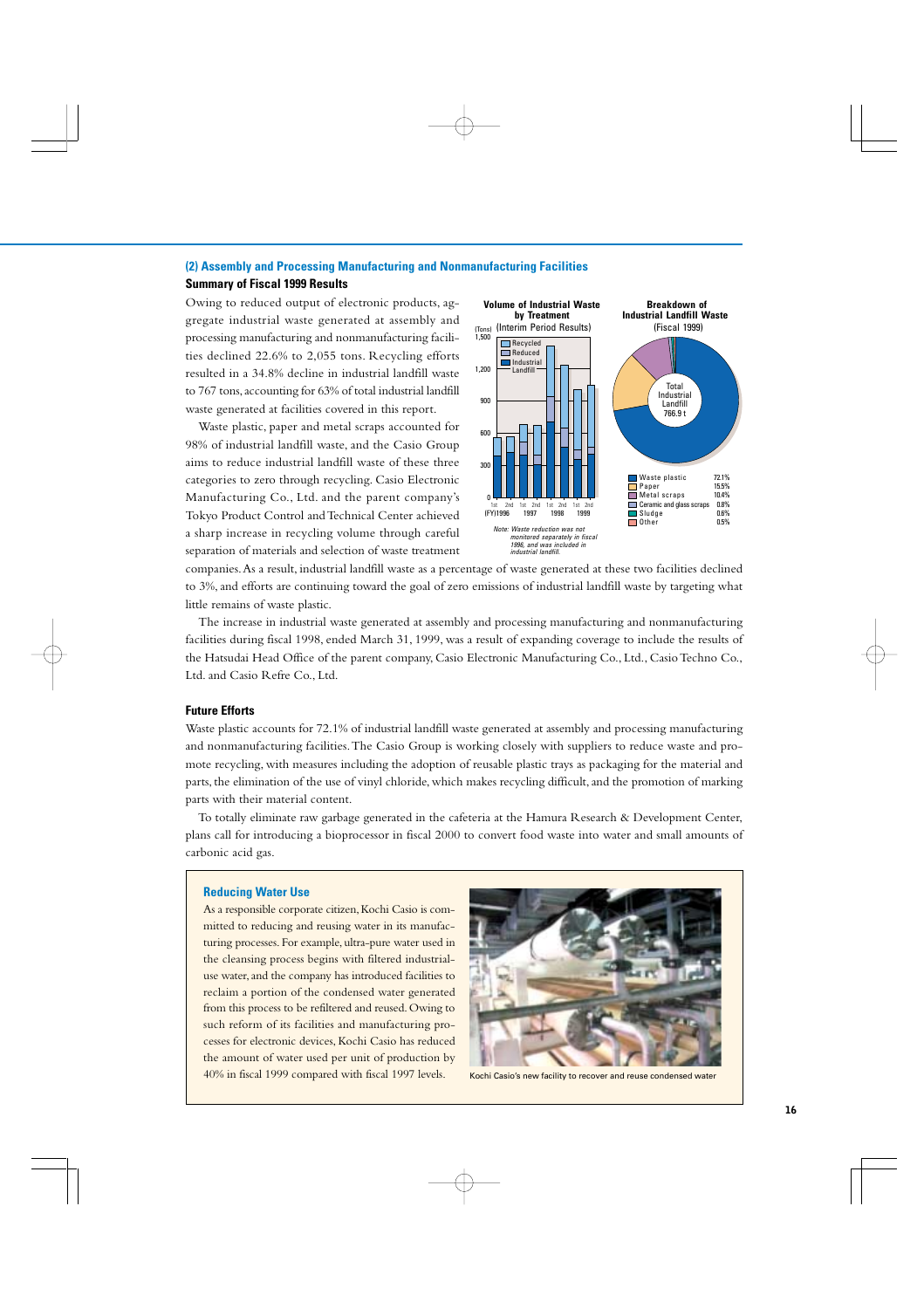#### **3) Disuse of Harmful Substances**

#### **Abolition of Substitute CFCs**

The Casio Group has promoted efforts to eradicate CFCs by eliminating the cleansing process and switching to water-based solvents, aiming to eliminate the use of specific CFCs and 1,1,1-trichloroethane, substances that destroy the ozone layer. As a result, by the end of 1993, specific CFCs and 1,1,1-trichloroethane were eliminated. Efforts are now aimed toward the disuse of substitute CFCs. At the end of fiscal 1999, one domestic and two overseas bases of the Casio Group were utilizing HCFC-141(b) as a substitute. Plans call for eliminating their use by the end of 2001.

#### **Abolition of Chlorine Solvents**

The Casio Group has promoted alterations of the cleansing process to discontinue chlorine solvents. As a result, chlorine solvents were abolished at domestic facilities in 1994 and at overseas facilities during fiscal 1999.

### **Prevention of Environmental Pollution and Chemical Substance Management**

### **1) Chemical Substance Management (PRTR)**

Based on Pollutant Release and Transfer Register (PRTR) Guidelines for the Electronics and Electric Industry, the Casio Group reports substances to the Japan Business Machine Makers Association. In fiscal 1999, 8 of 179 substances listed in the PRTR Guidelines were reported. The Casio Group handled larger volumes of toluene and xylene compared with the previous fiscal year as a result of increased output of electronic devices and the addition of one facility to the reporting scope. At the same time, the volume of lead solder handled declined amid lower levels of production at assembly and processing facilities.

|                                           |                              |                                 |            |                                         |       |                         |                   |                    |                           | (Tons/year) |
|-------------------------------------------|------------------------------|---------------------------------|------------|-----------------------------------------|-------|-------------------------|-------------------|--------------------|---------------------------|-------------|
| <b>Substance</b>                          | <b>Facilities</b><br>Covered | Annual<br><b>Volume Handled</b> |            | <b>Emissions and Transferred Amount</b> |       |                         | Amount<br>Removed | Amount<br>Recycled | <b>Amount</b><br>Consumed |             |
| Fiscal 1998*                              |                              |                                 | Atmosphere | Water                                   | Land  | <b>Industrial Waste</b> | <b>Total</b>      |                    |                           |             |
| 1,4-dioxane                               | $\mathbf{1}$                 | 0.387                           | 0.384      | 0.000                                   | 0.000 | 0.003                   | 0.387             | 0.000              | 0.000                     | 0.000       |
| <b>Toluene</b>                            | $\mathbf{1}$                 | 0.186                           | 0.000      | 0.000                                   | 0.000 | 0.186                   | 0.186             | 0.000              | 0.000                     | 0.000       |
| Chlorine                                  | $\mathbf{1}$                 | 0.175                           | 0.000      | 0.000                                   | 0.000 | 0.000                   | 0.000             | 0.175              | 0.000                     | 0.000       |
| Xylene                                    | $\mathbf{1}$                 | 25.233                          | 0.000      | 0.000                                   | 0.000 | 25.233                  | 25.233            | 0.000              | 0.000                     | 0.000       |
| lodine                                    | $\mathbf{1}$                 | 0.266                           | 0.000      | 0.000                                   | 0.000 | 0.266                   | 0.266             | 0.000              | 0.000                     | 0.000       |
| Sulphur hexafluoride (SF6)                |                              | 0.434                           | 0.217      | 0.000                                   | 0.000 | 0.000                   | 0.217             | 0.000              | 0.000                     | 0.217       |
| Lead solder                               | $\overline{2}$               | 5.209                           | 0.000      | 0.000                                   | 0.000 | 0.000                   | 0.000             | 0.000              | 0.000                     | 5.209       |
| 1,1-dichloro-1-fluoroethane [HCFC-141(b)] | $\mathbf{1}$                 | 21.274                          | 20.544     | 0.000                                   | 0.000 | 0.730                   | 21.274            | 0.000              | 0.000                     | 0.000       |
| Fiscal 1999                               |                              |                                 |            |                                         |       |                         |                   |                    |                           |             |
| 1,4-dioxane                               | $\mathbf{1}$                 | 0.167                           | 0.165      | 0.000                                   | 0.000 | 0.002                   | 0.167             | 0.000              | 0.000                     | 0.000       |
| Toluene                                   | $\overline{2}$               | 0.583                           | 0.174      | 0.000                                   | 0.000 | 0.409                   | 0.583             | 0.000              | 0.000                     | 0.000       |
| Chlorine                                  | $\mathbf{1}$                 | 0.175                           | 0.000      | 0.000                                   | 0.000 | 0.000                   | 0.000             | 0.175              | 0.000                     | 0.000       |
| Xylene                                    | $\overline{2}$               | 56.391                          | 0.105      | 0.000                                   | 0.000 | 56.286                  | 56.391            | 0.000              | 0.000                     | 0.000       |
| lodine                                    | $\mathbf{1}$                 | 0.446                           | 0.000      | 0.000                                   | 0.000 | 0.446                   | 0.446             | 0.000              | 0.000                     | 0.000       |
| Sulphur hexafluoride (SF6)                |                              | 0.580                           | 0.370      | 0.000                                   | 0.000 | 0.000                   | 0.370             | 0.000              | 0.000                     | 0.210       |
| Lead solder                               | $\overline{2}$               | 3.176                           | 0.000      | 0.000                                   | 0.000 | 0.000                   | 0.000             | 0.000              | 0.000                     | 3.176       |
| 1,1-dichloro-1-fluoroethane [HCFC-141(b)] | $\mathbf{1}$                 | 18.920                          | 18.188     | 0.000                                   | 0.000 | 0.732                   | 18.920            | 0.000              | 0.000                     | 0.000       |

Note: Based on corporate reports, PRTR is a system for the authorities to register, compile and publish data on toxic chemical substances released into the air, water and soil, and transferred as industrial waste. Substances in the above tables are subject to reporting requirements if a facility handles volumes of 0.1 ton or more.

\*Errata in Environmental Report 1999

1) Number of substances reported

The correct number should be eight rather than nine, as hydrogen fluoride water is not included in PRTR substances 2) 1,4-dioxane

As a result of corrections in compiled data, the amount of atmospheric emissions was 0.384 ton, not 0.003 ton; the amount transferred as industrial waste was 0.003 ton, not 0.384 ton

3) 1,1-dichloro-1-fluoroethane [HCFC-141(b)]

The amount handled was 21.274 tons, not 71.367 tons; the amount of atmospheric emission was 20.544 tons, not 69.517 tons; the amount transferred as industrial waste was 0.730 ton, not 1.850 tons; and total emissions and transferred amount was 21.274 tons, not 71.367 tons. (These errors reflect the inclusion of certain business partners not part of reported data.)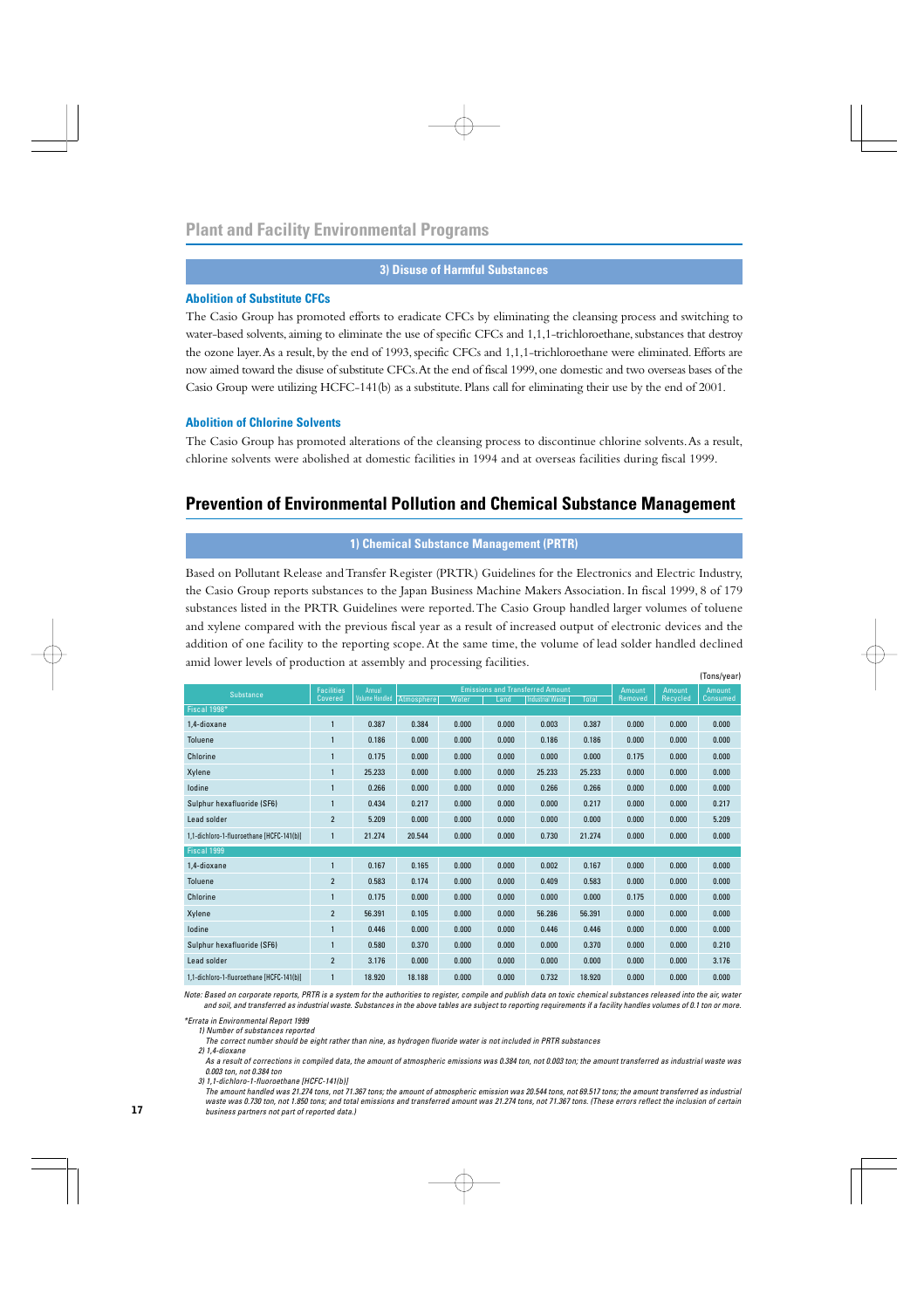#### **2) Prevention of Air and Water Pollution**

The Casio Group makes efforts to prevent air and water pollution by setting its own strict standards that surpass legal and regulatory emissions standards. Kochi Casio, which produces LCDs and other electronic devices, possesses the greatest number of facilities within the Group that apply to air- and water-related legal regulations. Data is provided below. Based on an environmental management system, Kochi Casio aims to prevent pollution by implementing strict management for pollutants in all facets of operations.

| Air Pollution Measurements at Selected Facilities (Kochi Casio Co., Ltd. in Fiscal 1999) |  |
|------------------------------------------------------------------------------------------|--|
|------------------------------------------------------------------------------------------|--|

|                                                  | Particulate (q/Nm <sup>3</sup> ) |                     | Sulphur Oxides (SO <sub>x</sub> ) (K value) |                           |                            | Nitrogen Oxides (NO <sub>x</sub> ) (ppm) |                           |                            |                                          |
|--------------------------------------------------|----------------------------------|---------------------|---------------------------------------------|---------------------------|----------------------------|------------------------------------------|---------------------------|----------------------------|------------------------------------------|
| <b>Facility Name</b>                             | Prefectural<br>Regulation        | Casio's<br>Standard | <b>Maximum</b><br><b>Amount Detected</b>    | Prefectural<br>Regulation | Casio's<br><b>Standard</b> | <b>Maximum</b><br>Amount Detected        | Prefectural<br>Regulation | Casio's<br><b>Standard</b> | <b>Maximum</b><br><b>Amount Detected</b> |
| Warm and Cold Water<br>Generator No. 1           | 0.3                              | 0.1                 | Less than 0.01                              | 17.5                      | 1.0                        | 0.16                                     | 180                       | 140                        | 67                                       |
| <b>Absorption Refrigerating</b><br>Machine No. 1 | 0.3                              | 0.1                 | Less than 0.01                              | 17.5                      | 1.0                        | 0.44                                     | 180                       | 140                        | 61                                       |
| Boiler No. 1                                     | 0.3                              | 0.1                 | Less than 0.01                              | 17.5                      | 1.0                        | Less than 0.1                            | 180                       | 140                        | 40                                       |

#### **Waste Water Measurements (Kochi Casio Co., Ltd. in Fiscal 1999)**

| Parameter                            |                                 | <b>Units</b> | Prefectural<br>Regulation | Casio's Standard | Maximum Amount<br><b>Detected</b> | <b>Average Amount</b><br><b>Detected</b> |
|--------------------------------------|---------------------------------|--------------|---------------------------|------------------|-----------------------------------|------------------------------------------|
|                                      | Hydrogen-ion concentration (pH) |              | $5.8 - 8.6$               | $6.1 - 8.3$      | 7.9                               | 7.3                                      |
|                                      | Biochemical oxygen demand (BOD) | mq/l         | 50(40)                    | 16               | 15                                | 6.2                                      |
| Elements that                        | Suspended substances (SS)       | mq/l         | 90(70)                    | 20               | g                                 | 4.1                                      |
| <b>Occur Naturally</b>               | N-hexane extractives (n-H)      | mq/l         | 5                         | 4                | Less than 1                       | Less than 1                              |
| in the Environment<br>Copper content |                                 | mq/l         | 3                         | 0.8              | 0.1                               | $\ast$                                   |
|                                      | Zinc content                    | mq/l         | 5                         | 4                | Less than 0.01                    | $\ast$                                   |
|                                      | Soluble iron content            | mq/l         | 10                        | 8                | 0.39                              | $\ast$                                   |
|                                      | Fluorine content                | mq/l         | 15                        | 9                | 3.5                               | 2.1                                      |
| <b>Toxic Substances</b>              | Lead and lead compounds         | mq/l         | 0.1                       | 0.08             | Less than 0.01                    | Less than 0.01                           |

\*Averages are not calculated due to undetected elements in the measurement data.

#### **Water Treatment Efforts at Kochi Casio**

Kochi Casio Co., Ltd. separates the waste water generated in the manufacturing process into such categories as heavy metals, organic substances and acids. It then treats the water with the appropriate process, including neutralization, condensation and settling to its own strict standards that surpass legal and regulatory emissions standards before releasing.

Sludge generated through this process is then reduced in volume through a dehydration process to cakes with a water content of approximately 75%. Although the sludge is currently treated as industrial landfill, Kochi Casio is working to develop a method to recycle this waste into cement material, and is investigating ways to further reduce the water content.



The water treatment facility at Kochi Casio

### **3) Harmful Air Pollutants**

The Casio Group does not employ any of the 13 substances listed in "Promotion of Measures Concerning Hazardous Air Pollutants," the voluntary guideline established by the Ministry of International Trade and Industry in October 1996.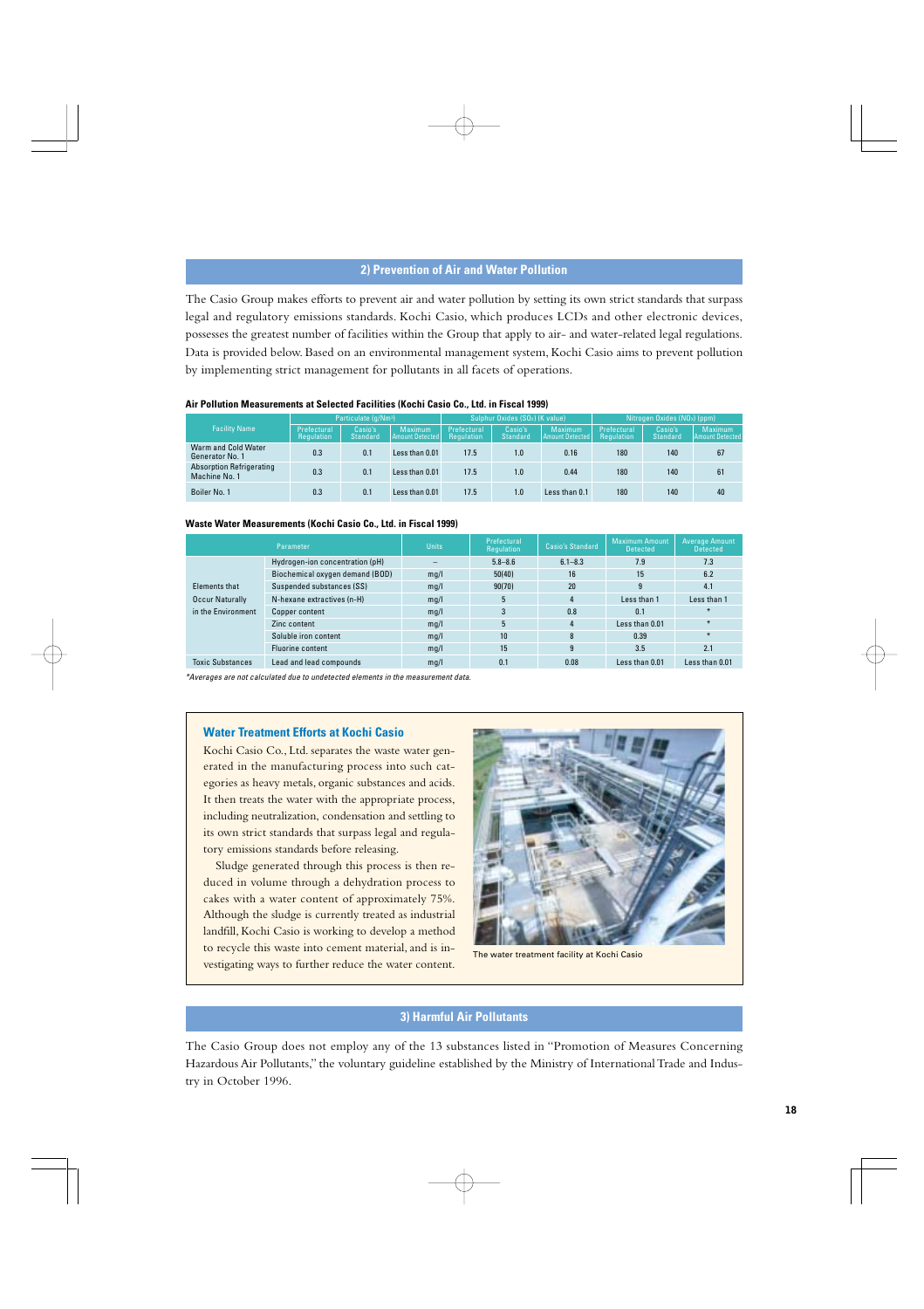### **Green Procurement**

Casio Computer prioritizes the purchase of products, components and materials with low environmental impact. On September 1, 1999, we published our fundamental ideas in Green Procurement Guideline to aggressively promote green procurement. We distributed it to approximately 500 of our suppliers the following month to explain our ongoing efforts in this area.



Along with publishing the Guideline, we researched whether the parts we

purchase contain such heavy metals as lead and cadmium, or bromine-based flame retardants, and pursued the possibility of cooperating with suppliers to reuse packing materials.

To enhance our efforts to procure environmentally sound materials, we plan to issue a standards manual for green procurement during fiscal 2000. The standards manual will contribute to sound product stewardship by evaluating our suppliers in such categories as progress in environmental management systems, the resource conservation and recyclable qualities of their materials, chemical substance management and the ease of recovery, reuse and recycling of their packing materials.

### **Topics**

### **Recover, Reuse and Recycle: Page Printer Consumables**



Used page printer consumables collected from customers (Casio Electronic Manufacturing)



The page printer corner on Casio's web site (left) and information on the collection process of consumables (right)

Casio Electronic Manufacturing Co., Ltd., which manufactures page printers, has begun a full-scale program to recover, reuse and recycle used printer consumables in Japan. Beginning with June 2000 output, products are shipped with information on this program and registration forms. Recovery of used consumables is carried out at no cost to customers. Following recovery, the used products are disassembled. Parts that can be reused with absolutely no sacrifice to quality are incorporated into new products, and unusable parts are recycled.

To further promote recovery of used consumables, Casio provides an application form on its web site. Customers can apply to have used items recovered either electronically or by using a printable form and sending by fax. A commercial shipping company will then collect the items free of charge.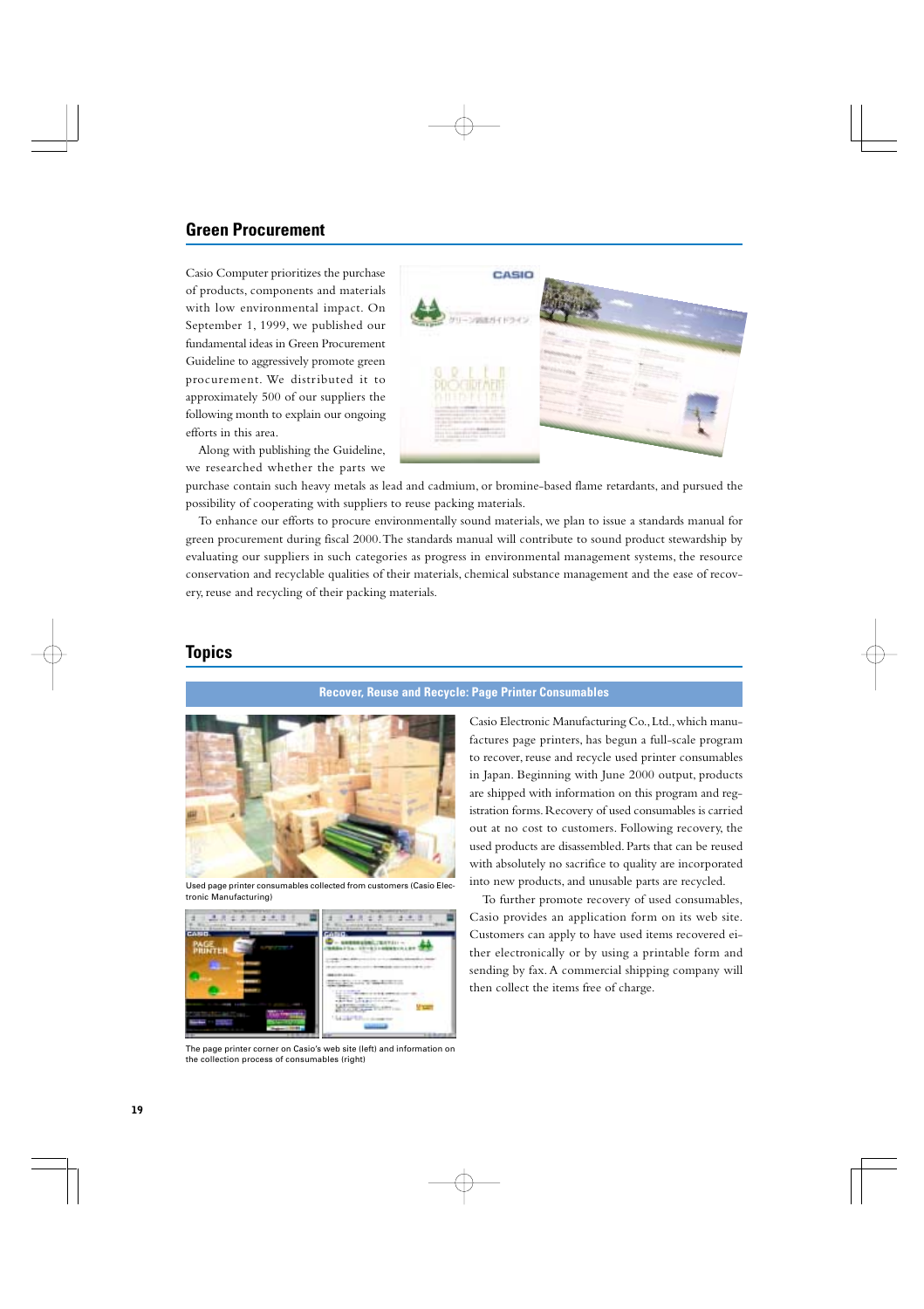#### **Eco-Products 1999**

Eco-Products 1999 was held in Tokyo in December 1999. The purpose of this event, the first of its kind in Japan, was to promote awareness and the development of markets for environmentally conscious products by introducing the efforts of a number of manufacturers to consumers at a single venue.

Casio's exhibition was based on the theme "Top Runner for Conserving Energy and Resources." We introduced our core competencies in producing energy efficient products, Casio products with various environmental



Casio's booth at Eco-Products 1999

labels, products made of recycled materials, products in sponsorship with environmental NGOs, and examples of environmentally conscious packing methods, including steps to convert to paper materials.

Reducing the environmental impact of products is a major management theme at Casio. We aim to work together with purchasers and consumers to promote the market penetration of environmentally conscious products, and we welcome such events as Eco-Products 1999 to increase public awareness of our efforts.

#### **Reusable Shipping Cartons for TFT Panels**



In December 1999, Casio began to recover and reuse a portion of the cartons it uses to ship TFT panels. After collection from industrial customers, the cartons, which have been designed for durability and multiple use, are reused after sorting and washing. With the cooperation of customers and carton suppliers, Casio aims to recover and reuse all TFT panel shipping cartons.

A reusable shipping carton for TFT panels

### **Awards and Prizes for Domestic Environmental Conservation Activity**

| Date of<br>Award | <b>Facility</b>           | Prize or Award                                                                                      | <b>Reason for Award</b>                               |
|------------------|---------------------------|-----------------------------------------------------------------------------------------------------|-------------------------------------------------------|
| February         | Kochi Casio Co., Ltd.     | Shikoku Regional Electric Power Usage Association                                                   | Excellent management of electric power                |
| 1995             |                           | Chair's Award for Factory Energy Management Excellence                                              | consumption at factories and offices                  |
| May              | Aichi Casio Co., Ltd.     | Chair's Award from Aichi Prefecture Industrial Site                                                 | Addition of gardens and greenery to factory area      |
| 1995             |                           | <b>Improvement Association</b>                                                                      | environment                                           |
| February         | Kochi Casio Co., Ltd.     | Director's Award from Shikoku Trade and Industry                                                    | Excellent management of electric power consumption    |
| 1997             |                           | <b>Bureau for Factory Energy Management Excellence</b>                                              | at factories and offices                              |
| February         | Hamura Research           | Best Energy Management Facility Award from                                                          | Upgraded efficiency of electric power use             |
| 1998             | & Development Center      | Kanto Region Electricity Usage Rationalization                                                      |                                                       |
| February<br>1998 | Casio Micronics Co., Ltd. | Outstanding Energy Management Facility Award<br>from Kanto Region Electricity Usage Rationalization | Upgraded efficiency of electric power use             |
| February         | Hatsudai Head Office      | <b>Outstanding Energy Management Facility Award</b>                                                 | Adoption of measures to streamline facility operation |
| 1999             |                           | from Kanto Region Electricity Usage Rationalization                                                 | and reduce energy consumption                         |
| February         | Hamura Research           | Best Energy Management Facility Award from                                                          | Upgraded efficiency of electric power use             |
| 2000             | & Development Center      | Kanto Region Electricity Usage Rationalization                                                      |                                                       |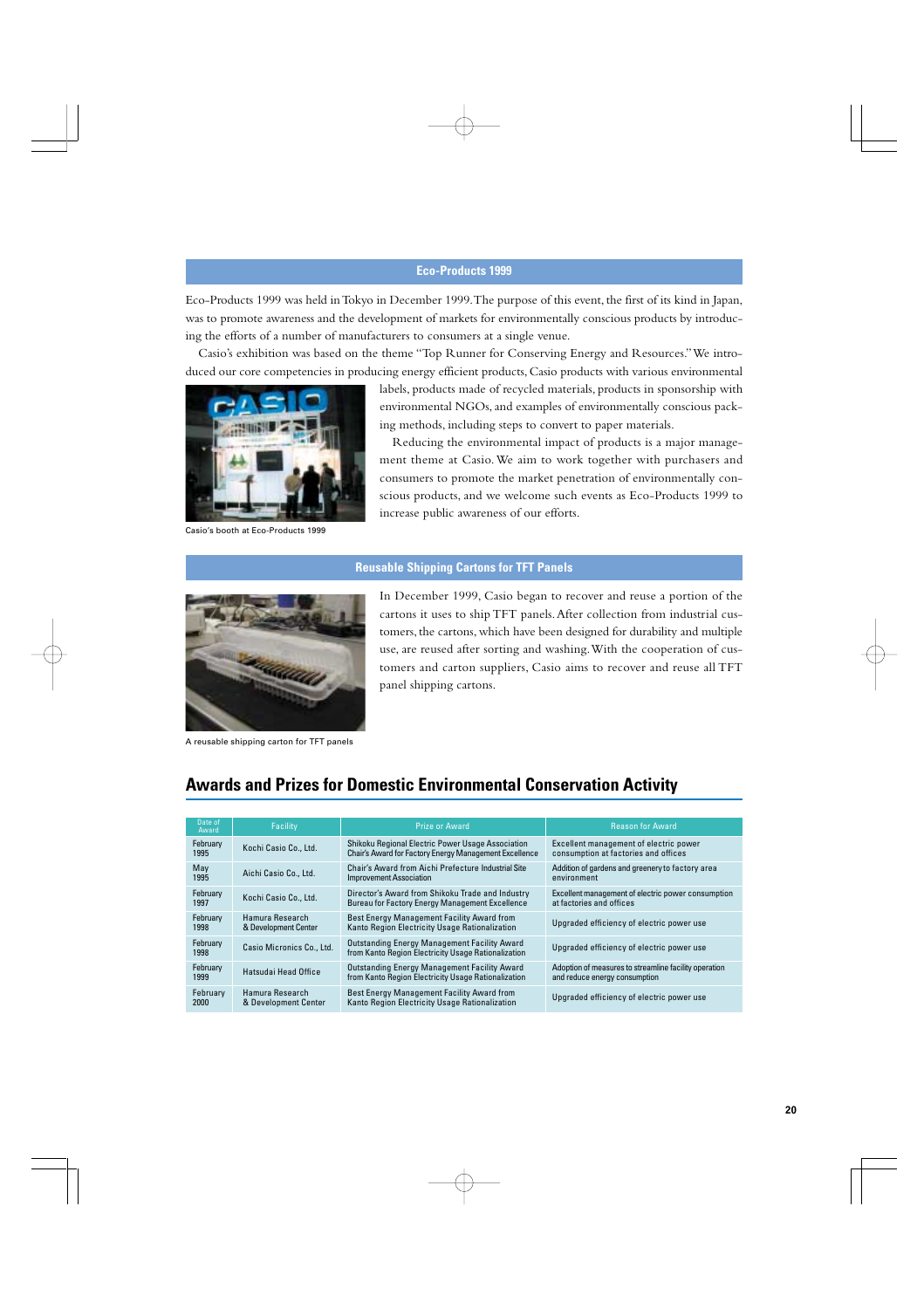### **Social Activities**

#### **Sponsorship for Environmental NGOs**

Casio Computer Co., Ltd. provides sponsorship for the World Wide Fund for Nature (WWF), the world's largest nature conservation NGO, and several other environmental NGOs. Certain Casio products, including watches, reflect a consciousness of the joys of an outdoor lifestyle. When a product's theme and concept lends itself to such cooperation, we obtain the consent of an NGO to use its logo on our products and in sales promotional materials.



In this way, Casio global brands, including G-Shock and ProTrec, contribute to broadening public awareness for the activities of such NGOs.

World Coral Reef Conservation Society (WCCS) model Baby-G watch

#### **Major Sponsorships**

| <b>Organization Supported</b>                                                                                                                                                                                              | <b>Principal Activity</b>                                                                                   | <b>Products</b>   |  |
|----------------------------------------------------------------------------------------------------------------------------------------------------------------------------------------------------------------------------|-------------------------------------------------------------------------------------------------------------|-------------------|--|
| <b>International Dolphin</b><br>& Whale Conference                                                                                                                                                                         | Exchange of information, opinions, and research results<br>(sponsored by I-Search)                          |                   |  |
| Promotion of exchanges of information and international interchange<br><b>World Coral Reef Conservation Society</b><br>related to the conservation of coral reefs and the protection of<br>(WCCS)<br>marine life diversity |                                                                                                             | G-Shock (watches) |  |
| World Wide Fund for Nature (WWF)                                                                                                                                                                                           | Protection of animals threatened by extinction; protection of<br>tropical rain forests and other ecosystems | ProTrec (watches) |  |
| <b>Bird Life International</b>                                                                                                                                                                                             | Protection of birds and their habitats                                                                      |                   |  |

#### **Regional Activities**

As good corporate citizens, Casio Group companies engage in environmental preservation activities in their communities.

| Date of Activity                                            | <b>Facility</b>          | <b>Activity</b>                                                                                         |
|-------------------------------------------------------------|--------------------------|---------------------------------------------------------------------------------------------------------|
| December 1998<br>June 1999<br>October 1999<br>December 1999 | Kofu Casio Co., Ltd.     | Holding "Clean-up Day" (General clean-up of area around the factory)                                    |
| June 1998                                                   | Yamagata Casio Co., Ltd. | Clean-up of area along roads in vicinity of Higashine Gymnasium                                         |
| February 1999<br>February 2000                              | Kochi Casio Co., Ltd.    | Participating in cleanups along Kokubu River (event sponsored by<br>Committee for a Clean Kokubu River) |

## **History of Environment-Related Activities**

| 1991<br>August                                     | Inauguration of Casio Environmental Conservation<br>Committee                                                                                  | July<br>1998    | <b>Revision of CVPE (Fourth Edition)</b>                                                  |
|----------------------------------------------------|------------------------------------------------------------------------------------------------------------------------------------------------|-----------------|-------------------------------------------------------------------------------------------|
| 1993<br>January                                    | Establishment of Casio Environmental Charter and<br><b>CVPE</b>                                                                                | 1999<br>June    | <b>Establishment of Casio Group Environmental Targets,</b><br>Clean & Green 21 Initiative |
| <b>December</b>                                    | Abolition of specific CFCs and 1.1.1-trichloroethane                                                                                           | September       | <b>Establishment of Green Procurement Guideline</b>                                       |
| October<br>1994                                    | <b>Revision of CVPE (Second Edition)</b>                                                                                                       |                 | <b>Revision of CVPE (Fifth Edition)</b>                                                   |
|                                                    |                                                                                                                                                | <b>December</b> | <b>Publication of Environmental Report 1999</b>                                           |
|                                                    |                                                                                                                                                |                 | Exhibit at Eco-Products 1999                                                              |
|                                                    |                                                                                                                                                | March<br>2000   | Completed acquiring ISO 14001 certification at all do-                                    |
| May                                                | <b>Revision of Environmental Pamphlet</b>                                                                                                      |                 |                                                                                           |
| 1995<br>April<br>April<br>1996<br>February<br>1997 | <b>Issuance of Environmental Pamphlet</b><br><b>Revision of CVPE (Third Edition)</b><br>Publication of environmental efforts on Casio web site |                 | mestic manufacturing facilities                                                           |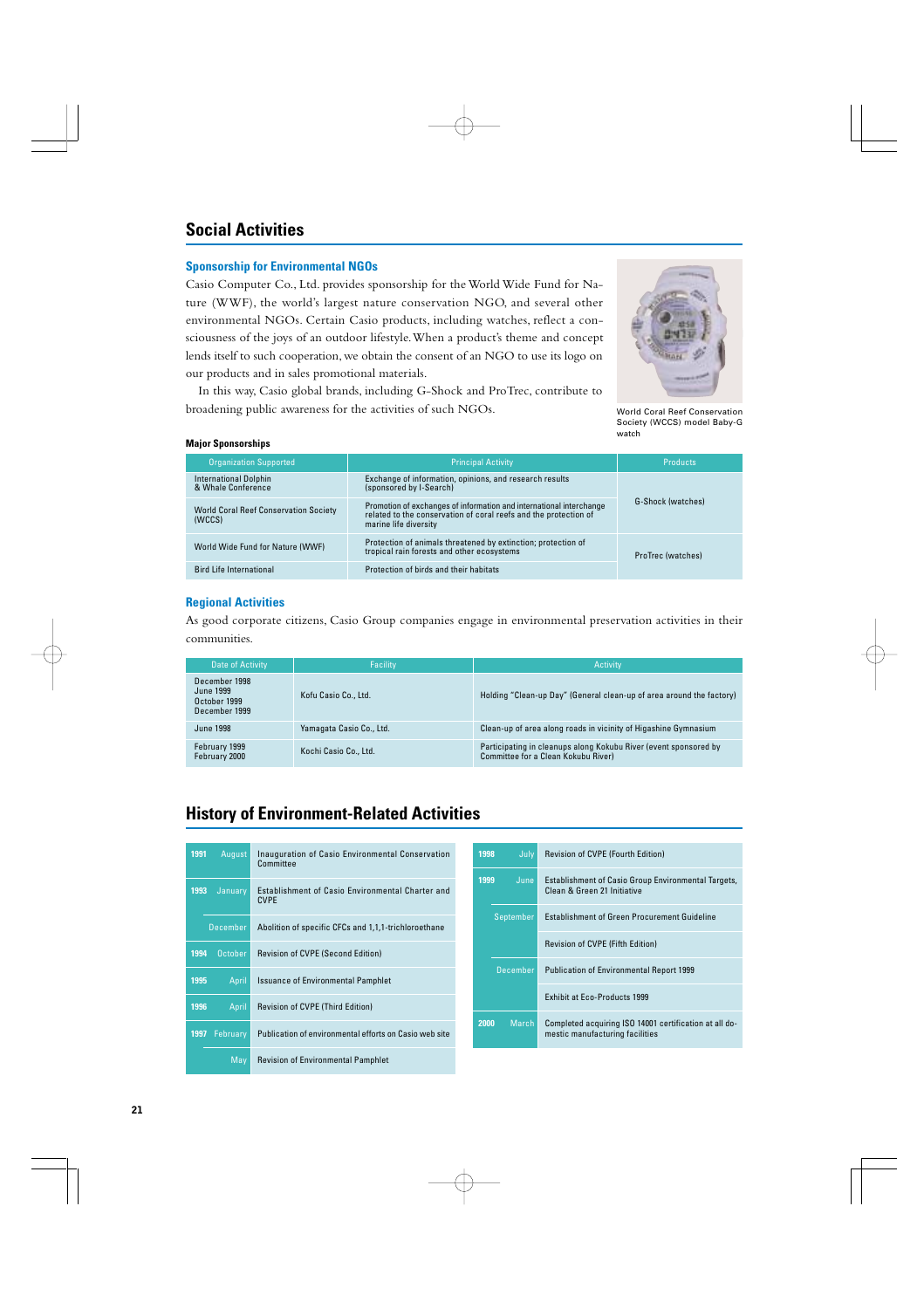### **Casio Group Profile**

#### **Net Sales Ratio and Principal Products and Businesses by Consolidated Category (Fiscal 1999)**

#### **Data Processing Equipment: 37.0%**

- Electronic calculators, digital diaries, label printers
- Electronic cash registers (including POS) • Handy terminals/Pocket computers
- 
- Office computers
- Page printers
- **Visual and Communications Equipment: 11.9%** • Cellular and PHS handsets
	-
	- Digital cameras • Handheld PCs
	-

#### **Electronic Devices and Others: 30.5%**

- LCDs and other electronic devices
- Electronic musical instruments
- Audio equipment
- Leasing operations
- **Electronic Timepieces: 20.6%**
- Digital watches
- Analog watches
- 
- 

#### **Consolidated Financial Highlights** (Millions of yen)

|                     | Fiscal 1995 | Fiscal 1996 | Fiscal 1997 | Fiscal 1998 | Fiscal 1999 |
|---------------------|-------------|-------------|-------------|-------------|-------------|
| Net sales           | 411,927     | 459.105     | 502.012     | 451.141     | 410.338     |
| Japan               | 230,128     | 244,414     | 268,202     | 245,180     | 231,181     |
| Overseas            | 181,799     | 214,691     | 233,810     | 205,961     | 179,157     |
| Operating income    | 4,145       | 14.370      | 37,757      | 12,551      | 19,477      |
| Net income (loss)   | 695         | 3,700       | 11,738      | (8,534)     | 6,173       |
| <b>Total assets</b> | 495,563     | 496,947     | 537,013     | 506,566     | 507,105     |
| Shareholders'equity | 172,127     | 174,528     | 182,657     | 170.721     | 169.634     |
| Capital investment  | 29,028      | 25,937      | 53,824      | 31,212      | 35,546      |
| <b>Employees</b>    | 18,797      | 18,725      | 18,668      | 17,783      | 19,325      |

\*Tax-effect accounting was applied in fiscal 1998.



#### **Corporate Data**

(As of March 31, 2000)

**Registered Name:** Casio Computer Co., Ltd.

**Established:** June 1, 1957

#### **Headquarters:**

6-2, Hon-machi 1-chome, Shibuya-ku Tokyo 151-8543, Japan

**President:** Kazuo Kashio

**Paid-in Capital:** ¥41,549 million

#### **Consolidated Companies:**

Subsidiaries 34 domestic companies 33 overseas companies Equity-method 5 domestic companies 4 overseas companies

**Web Site:** http://www.casio.co.jp/

#### **About the Report**

**Contact Information: Casio Computer Co., Ltd.** *Quality and Environment Center* 2-1, Sakae-cho 3-chome, Hamura-shi, Tokyo 205-8555 Fax: +81 (42) 579-7718 E-mail: eco-report@casio.co.jp

**Date of Publication:** October 2000 **Next Planned Publication:** October 2001